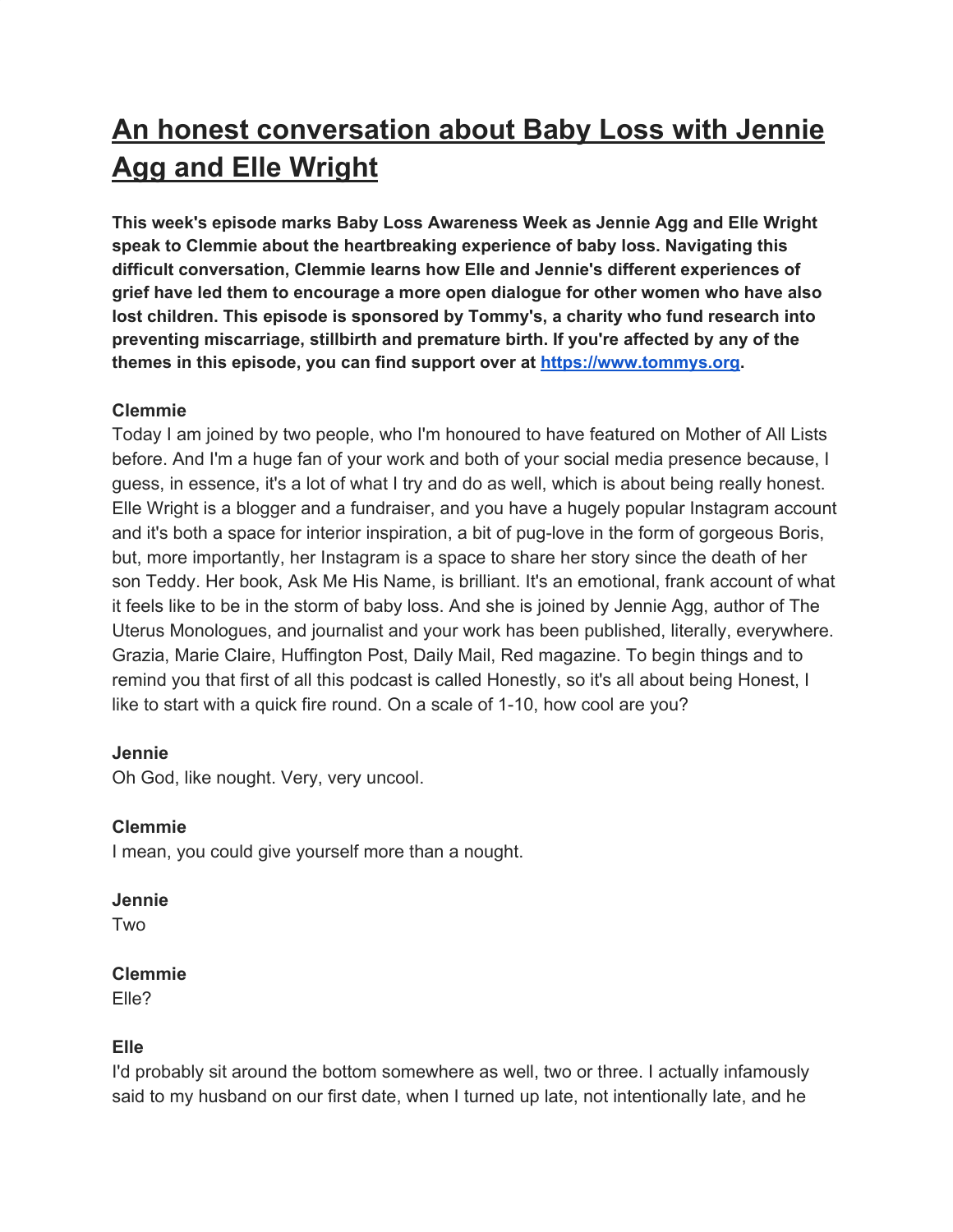was sitting there waiting for me. He'd been waiting quite a long time. I said hello to him, because I didn't know him that well, and the next thing I said was: I didn't do this to try and be cool, I'm not cool. And then he gave me a hug and said: Yeah, I can see that. I was like: Oh my God!

## **Clemmie**

So being not cool is kind of your thing.

**Elle** Yeah, it is.

**Clemmie** On a scale of 1-10, how nice are you?

## **Jennie**

I think I'm quite nice. I hope I'm quite nice. Err, it's quick fire, isn't it? Seven? Seven.

## **Elle**

I'd probably go mid range because I can go either way. I'd probably say I'm a five or six because when I'm nice, I'm really nice but when I'm being, yeah...

# **Clemmie**

I want to know what star sign you are but I'm going to ask you in a minute. On a scale of 1-10, how strong are you?

**Jennie**

I can beat my husband in an arm wrestle.

# **Clemmie**

That's good. Haven't arm wrestled in years.

**Jennie**

I don't know, five? Five.

# **Elle**

Are we talking physical strength or emotional strength?

# **Clemmie**

That's for you to interpret.

# **Elle**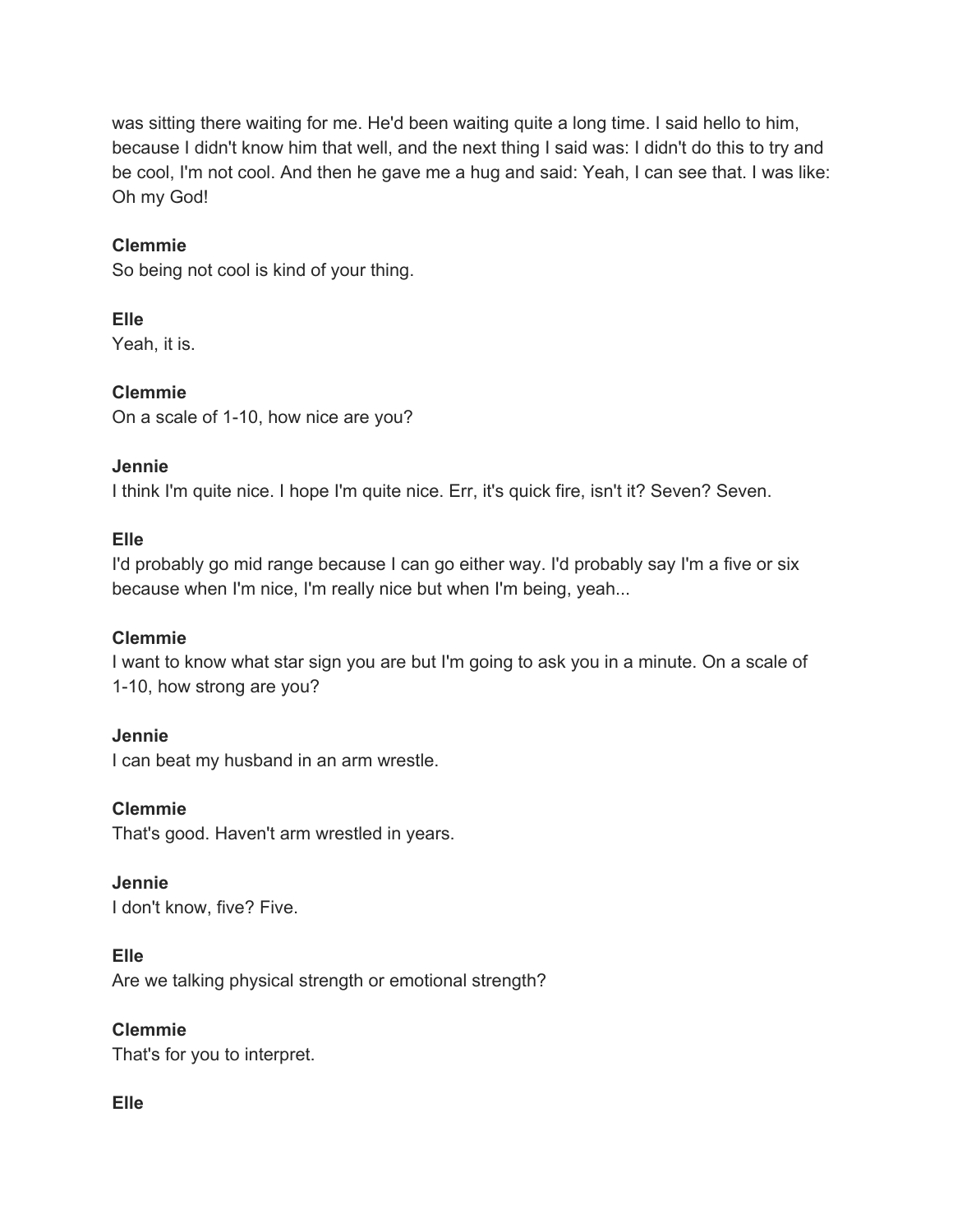OK, physical strength probably a one. But I'd say emotional strength, but only because of what we have had to endure in the last few years, I'd say I'd back myself as a strong nine.

# **Clemmie**

Good. Own it. You're strong women. Night owl or early bird?

# **Jennie**

Night owl.

# **Elle**

Night owl.

# **Clemmie**

Are you? Dog or cat person?

# **Jennie**

Well, I don't actually think I'm either. I have three cats and they are quite a feature of my Instagram, I love them dearly, but I really, really want a dog as well. But that's controversial, isn't it, to be both?

# **Clemmie**

No.

# **Elle**

Believe it or not, I'd say I was both. I have a dog and a cat-

# **Clemmie**

And you couldn't choose?

# **Elle**

And I had a real scare with our cat last week. He's really poorly, he nearly died. And actually, although he is the most ungrateful bastard on the face of-

# **Clemmie**

What's he called?

# **Elle**

Moses. But we just call him Mo. We've had him for eight year. Cats just are aloof, aren't they? Well, he's aloof. And he doesn't care. And actually, I've always joked to people: Oh he's my first cat, he'll be my last. But when he nearly died, I was in tears and I was like: No,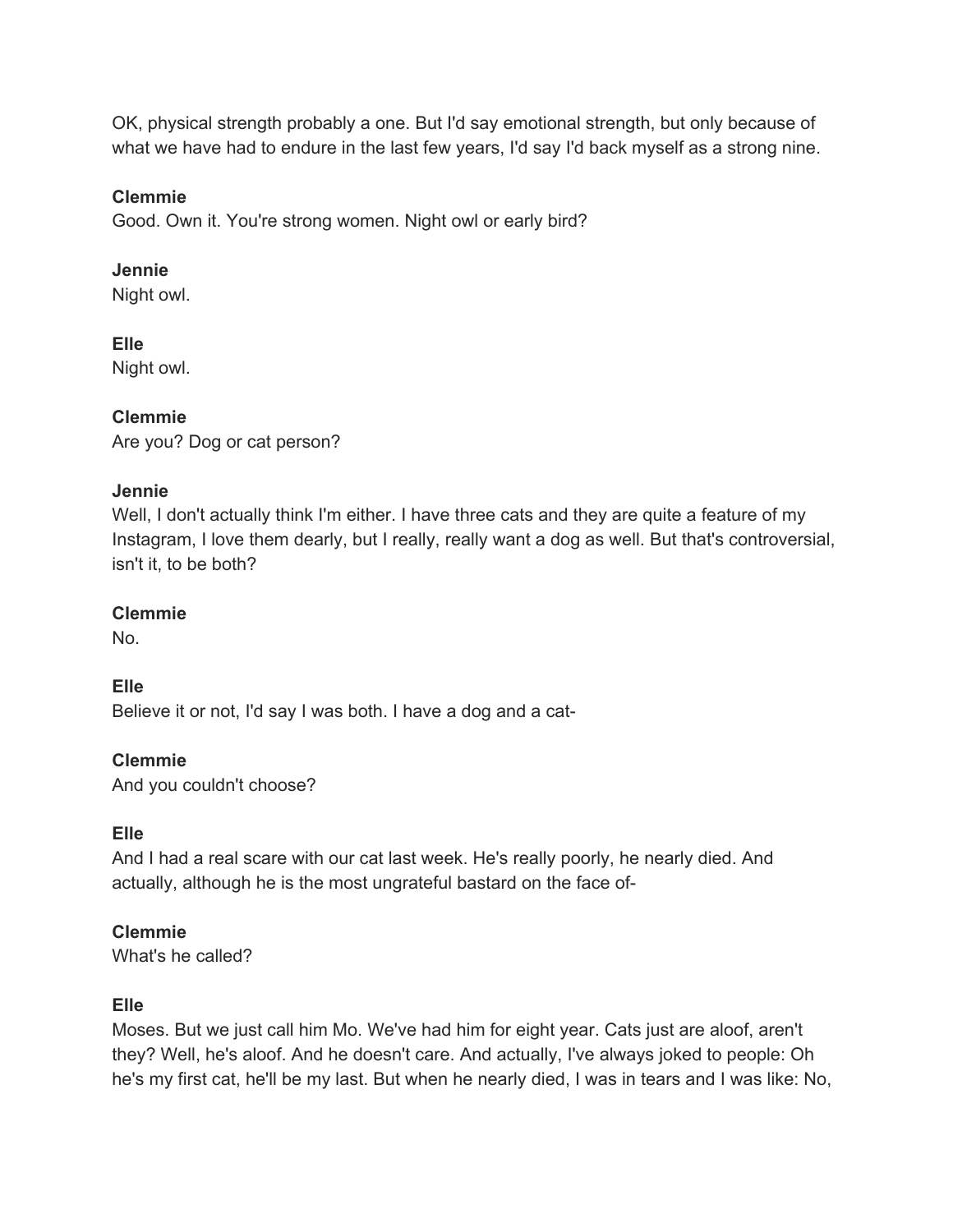Mo don't leave me, it's not your time. So yeah, I'm 50/50. I'm just an animal person, I'm an every animal person.

#### **Jennie**

Same.

# **Clemmie**

Getting honest about cats, OK! Introvert or extrovert?

## **Jennie**

Introvert.

# **Elle**

I would probably have said I was an extrovert but in recent years, I kind of swing between one to the other. I'm an introverted extrovert now, I'd say.

# **Clemmie**

That's what I think I am as well. What star sign are you?

# **Jennie**

Virgo.

# **Clemmie**

Are you?

# **Elle**

Taurus.

# **Clemmie**

Are you? I thought you were going to say Gemini with your switching around. I could go deeply into the star sign thing but I'm not going to. When did you last weigh yourself?

# **Jennie**

About a year ago. I don't weigh myself now. I gave it up.

# **Clemmie**

Yeah, same here.

# **Elle**

Same, I don't weigh myself.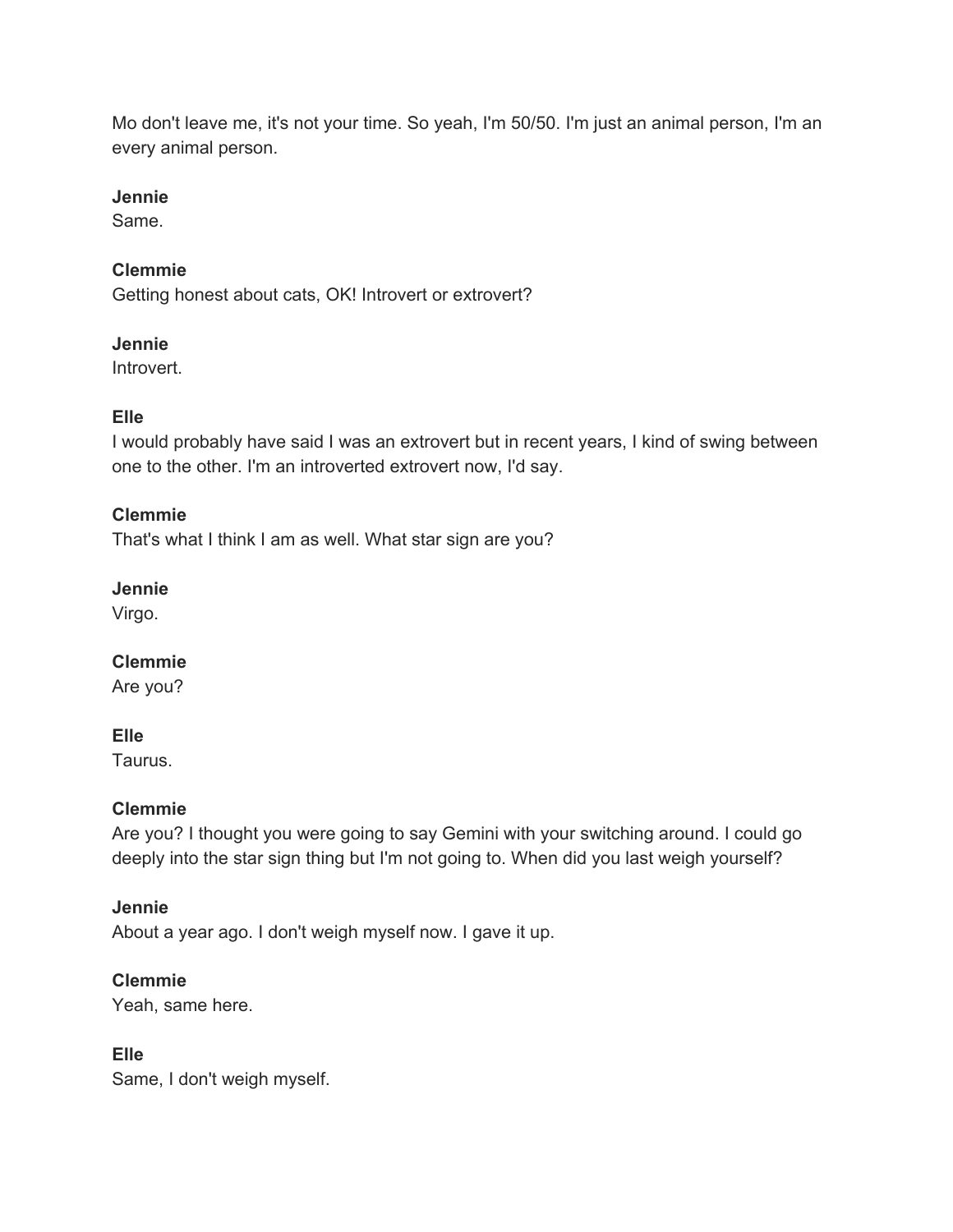It's so good, isn't it? When did you last go to the dentist?

#### **Jennie**

Oh no, this is going to be really shaming. I haven't been to the dentist for ages because I left my job and I used to go to the dentist near my work, and now I'm moving so I haven't registered with a dentist.

## **Clemmie**

That's alright, there's no judgement.

**Elle** No judgement here, Jennie!

**Jennie** I feel judged. Don't look at my teeth!

## **Elle**

I think I was there in May, April or May.

## **Clemmie**

I mean, yeah, you're doing well. Have you ever wet yourself as an adult?

#### **Elle**

I came very close on my niece's trampoline the other week. So I hadn't been on a trampoline since I'd given birth and, I don't know, I guess in my head my pelvic floor was still fully intact, and I was good to go. Obviously going on a trampoline as a 34-year-old woman doesn't come up as often as you might hope it would, and I was in my sister-in-law's back garden and I was trying to show-off to my niece, down she goes and literally in that moment I was like: I have nearly pissed my pants, what is going on?

#### **Clemmie**

Were you wearing a dress?

#### **Elle**

No, I had jeans on and luckily a pair of big knickers so it was just like a: oh, uh-oh. And then I was just bouncing really slowly and my niece was going: Auntie Elle, do it again, do it again. And I was like: No, Auntie Elle's had enough now. And I saw my sister-in-law's face and she was like laughing her head off at me because she knows, she's had two children! I was like: What the hell just happened? It's a thing and she was like: Now you know why I didn't go on there. Naive.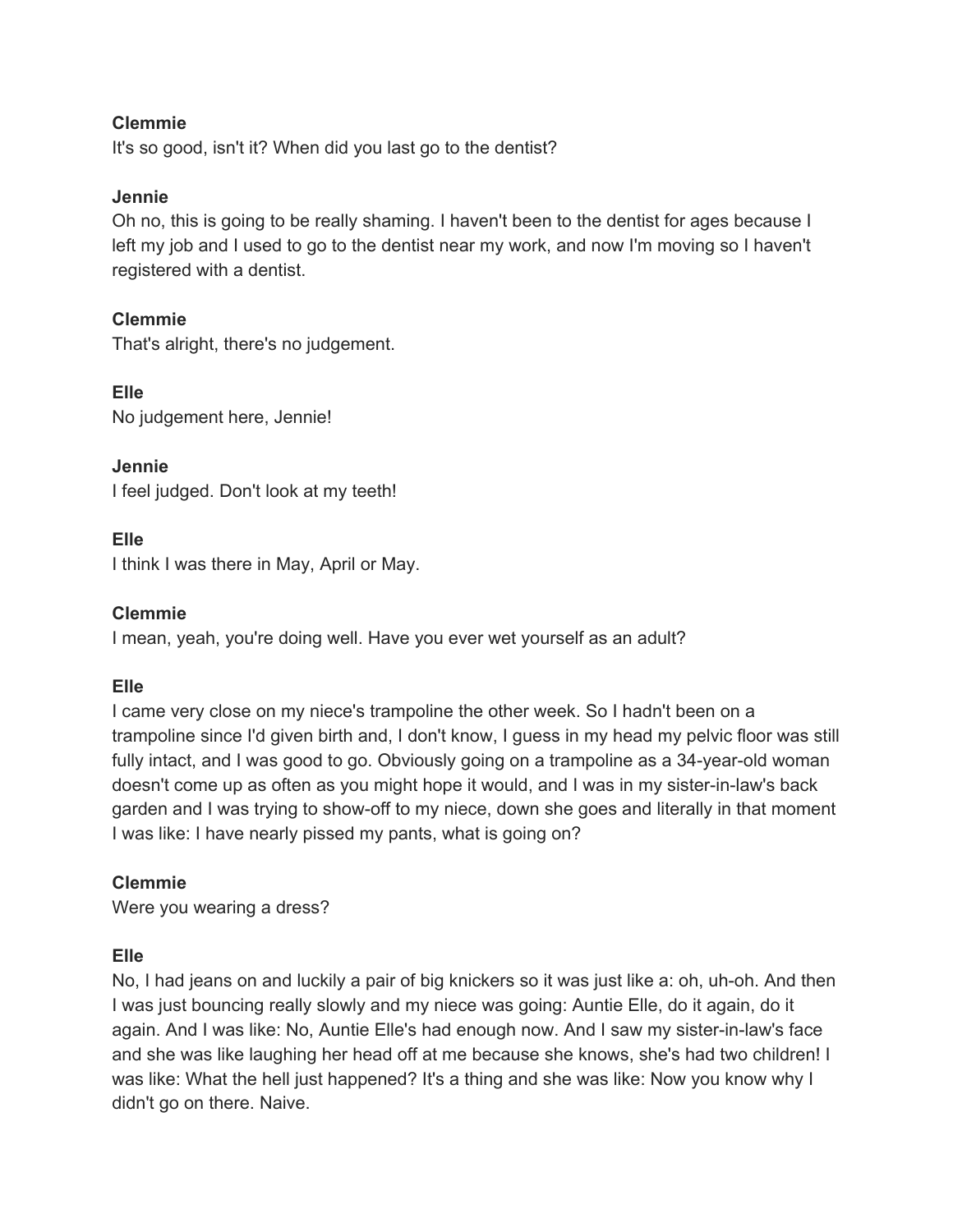How did you do in your GCSEs and has it impacted your life?

## **Jennie**

I was a mega-nerd at school, so I did pretty well in my GCSEs. And apart from the fact it meant I got to go to university, I think it's made no difference at all to my life.

# **Clemmie**

How about you, Elle?

# **Elle**

So yeah, I came out with GCSEs like As, A\*s, few Bs. I didn't go to university. But I do think that probably having a keen interest in English and English Literature, because those were always my best subjects, have helped me because that's what I do now. I write. I never thought I would use it to write a book so yeah, I guess it did.

# **Clemmie**

And where are you happiest?

**Jennie** In my garden with a book.

**Clemmie** Good answer.

# **Elle**

On the beach in Cornwall, every time.

# **Clemmie**

We've both got a shared love of that area of Cornwall. What are you most afraid of?

#### **Jennie**

On a silly level, I'm really scared of snakes, I can't even watch them on TV. Is it bringing everything down if I say never having children? That's my biggest fear, right now.

# **Elle**

Silly level, I've an irrational fear of birds, pigeons in particular.

# **Clemmie**

But guys, I really don't think it is irrational, birds and snakes are both sketchy creatures.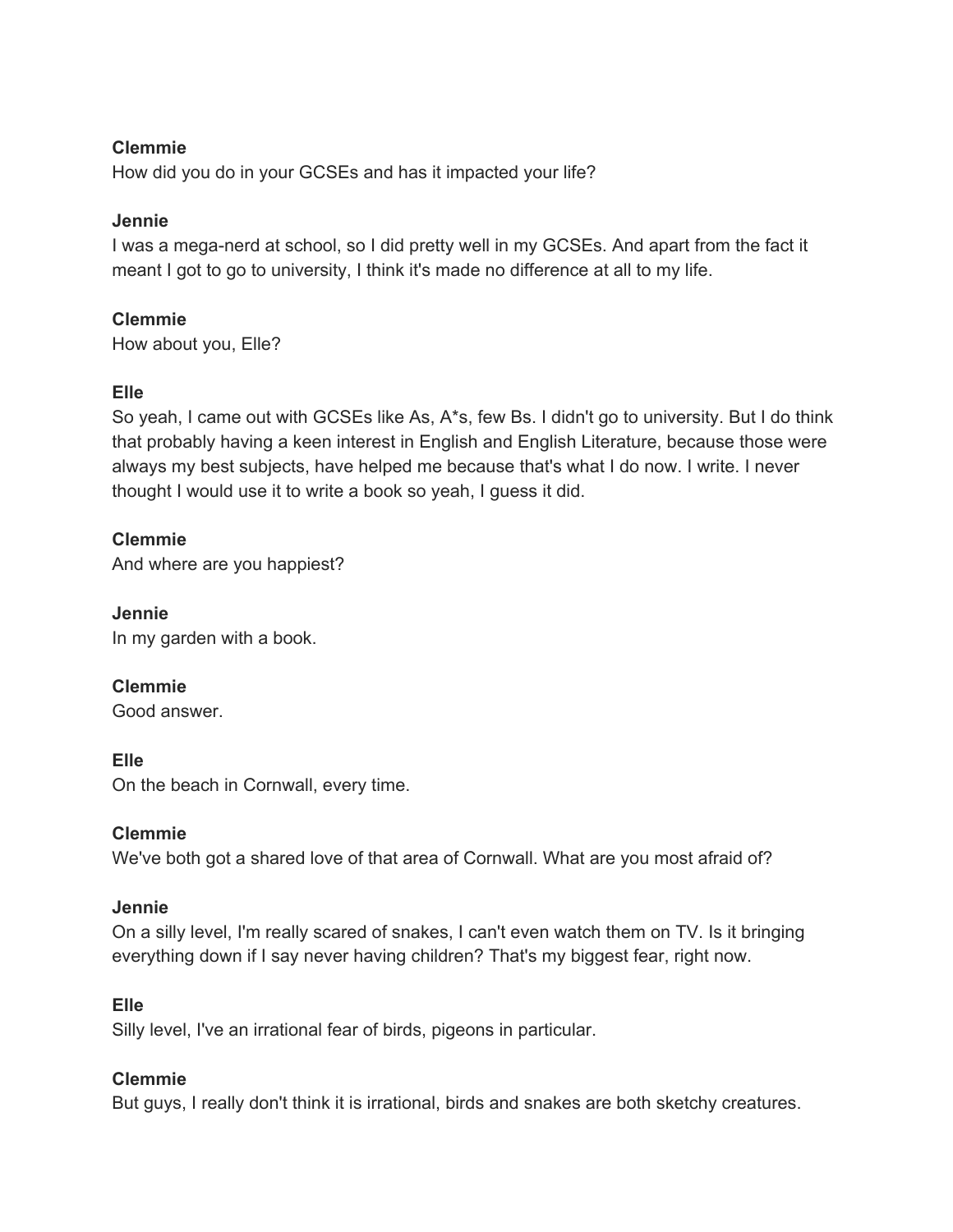# **Elle**

They are fucking terrifying.

# **Clemmie**

I've done a whole episode on phobia and they're very common.

# **Elle**

On a serious level, I guess one of my deepest seated fears since Teddy died is that people will stop talking about him and forget him. Which, I guess life moves so quickly and everyone, sort of, moves on and there's lots of stuff happening. So that's why I keep talking about him because it's like, I just want to keep them in the present if that makes sense?

# **Clemmie**

Which I'm going to pick up on that in a minute. Biggest regret?

# **Jennie**

I don't really believe in regrets per se. But I do sometimes think about how, when I was younger, I was not a very good friend to people who were grieving, and I would behave very differently now.

# **Elle**

That's such a good one, and it's so true.

# **Clemmie**

How much younger are you talking then?

# **Jennie**

In my early 20s I had a couple of friends who lost a parent or a sibling and I... I mean, it's that age, isn't it? You're very, kind of, wrapped up in yourself. But I do look back and think what a shit I was.

# **Elle**

I guess I'm a bit like Jennie, I don't really believe in regrets. And I think I tend to not really think too much about the past and how I could correct it. I try to, sort of, more focus on how I can correct that going forward. Whatever twist that gave and what I can learn from it, so yeah, I can't really off the top of my head think of a regret. And I know there are probably things in there I shouldn't have done or could have done better but-

# **Clemmie**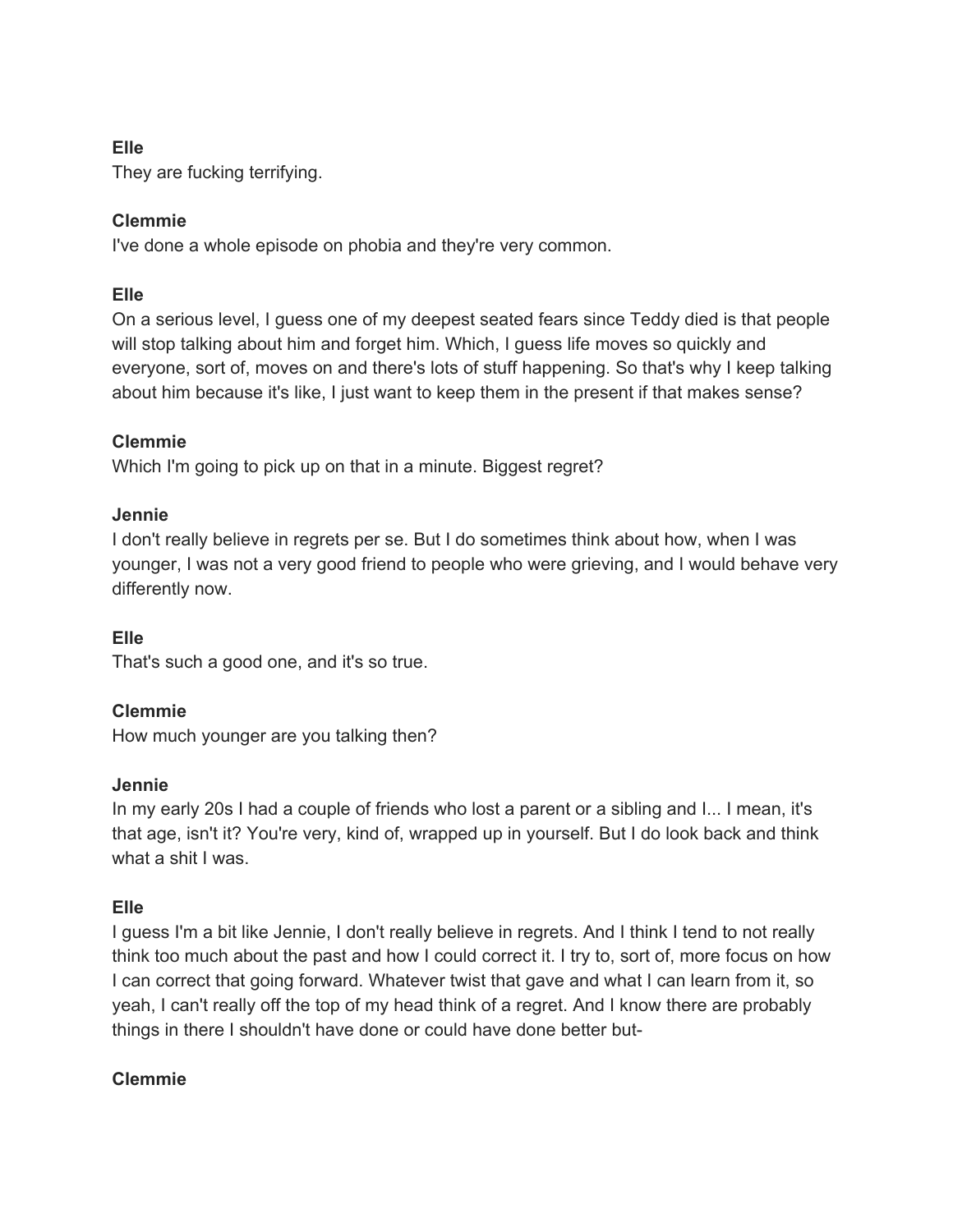But that's the whole point. If I... I don't particularly love the person I was in my 20s in quite a lot of my behaviour but that is exactly the point, isn't it? I remember on one of those camera programmes in schools, Educating Essex, and a teacher was saying: We get cross with kids for misbehaving but that's exactly the point. You're meant to learn. All the mistakes I made in my 20s were exactly what stood me in good stead to not make them at later points in my life.

And three words your friends would use to describe you?

## **Jennie**

Organised, I'm always the one who organises things. I hope they'd say I was loyal, steadfast.

# **Elle**

Dedicated.

# **Jennie**

I hope they'd say I'm funny. Yeah, there you go.

# **Clemmie**

They're three good ones.

# **Elle**

They're really good ones. Probably control freak, I know that's two words but at home I have to have everything a certain way.

# **Clemmie**

Coping strategies.

# **Elle**

Total coping strategy but it's just got worse. I don't know whether they'd say funny but they might say joker, because I am that person that always tries to make a joke out of inappropriate situations. And then I hope that they'd say that I was happy. Because I never, I always try to be that person that jollies the situation along and I hope that when I am happy, that it radiates onto other people when they're feeling a bit shit.

# **Clemmie**

I really love the idea of a happy, funny control freak! I've been through a lot of therapy about my own control freak tendencies and she's like: You need to let yourself off the hook for it because although it sometimes can be damaging and too much, it also stands you in very good stead in a lot of situations, so be kind to yourself about that. There you go.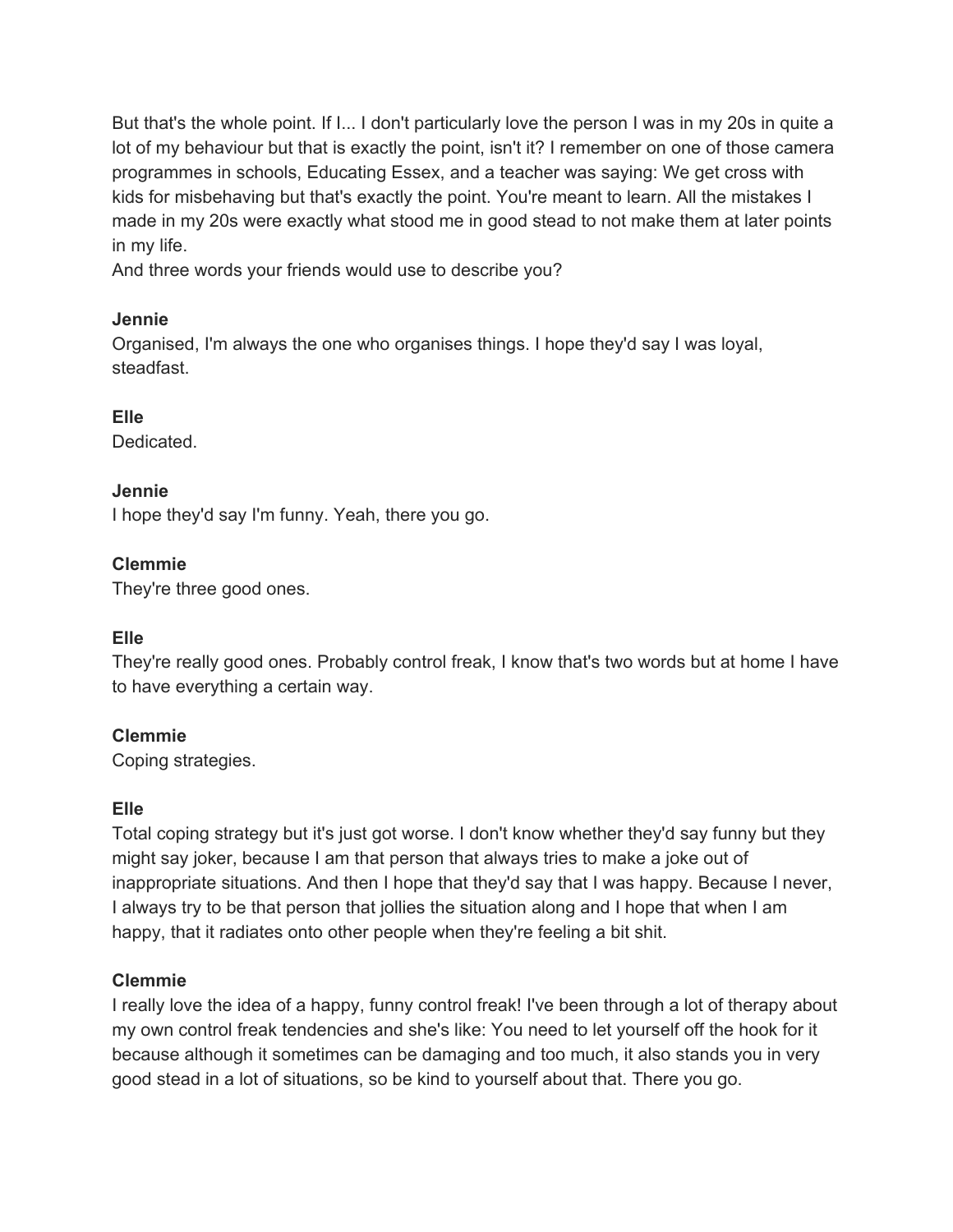## **Elle**

Little bit of free therapy there, thank you.

## **Clemmie**

But it's true isn't it, you know?

## **Elle**

It's so true.

# **Clemmie**

So, onto the big topic. That was just meant to be a little intro and we've gone quite deep but that's fine. And it is going to... You know, we can't keep joking because we've got a very serious subject to talk about. We are here to talk about baby loss and, if you're listening to this, you'll already know that this episode is sponsored by Tommy's, the baby charity. And they estimate that baby loss is something that will affect 1 in 4 of us, and actually, when I was at the awards a few weeks ago, they said that that probably isn't even representative because so many people don't report, particularly miscarriages, so it could be far more than that, so let's say 1 in 3. That is just about everyone because if it isn't you, it's someone close to you, it's a colleague, it's a sister. So let's crack on and learn a little bit more about these ladies.

Elle, as I said to your off-mic, I read your book in four days, I loved it. And I love it when you are lucky enough to know the author a bit, it's like you're reading it, so yeah, you're in my ear all the time, which is really nice. You can hear all your tone, it's brilliant.

# **Elle**

That's nice, thank you.

# **Clemmie**

But what really struck me is, I think in the intro or quite early on, you talked about the fact that you wanted to reach outside of the echo chamber of the baby loss community because, of course, yes, you'd pick up your book if you'd sadly lost a baby. But it's to try and make the much wider audience understand and I definitely felt that, I'm lucky enough not to have lost a baby, although I've got close friends and relatives who have, but I still found it such a powerful read. But for those who don't know your story, could you tell us a little bit more about you and Nico and Boris and, of course, Teddy.

# **Elle**

I am 34, live in Surrey with my husband Nico and we had our son, Teddy, in May 2016. He was a natural pregnancy, we tried for about 10 months to have him, which felt like a lifetime but I now know I was incredibly, incredibly lucky to have fallen pregnant so quickly. And I had a brilliant pregnancy but when Teddy was born, after an induced labour because of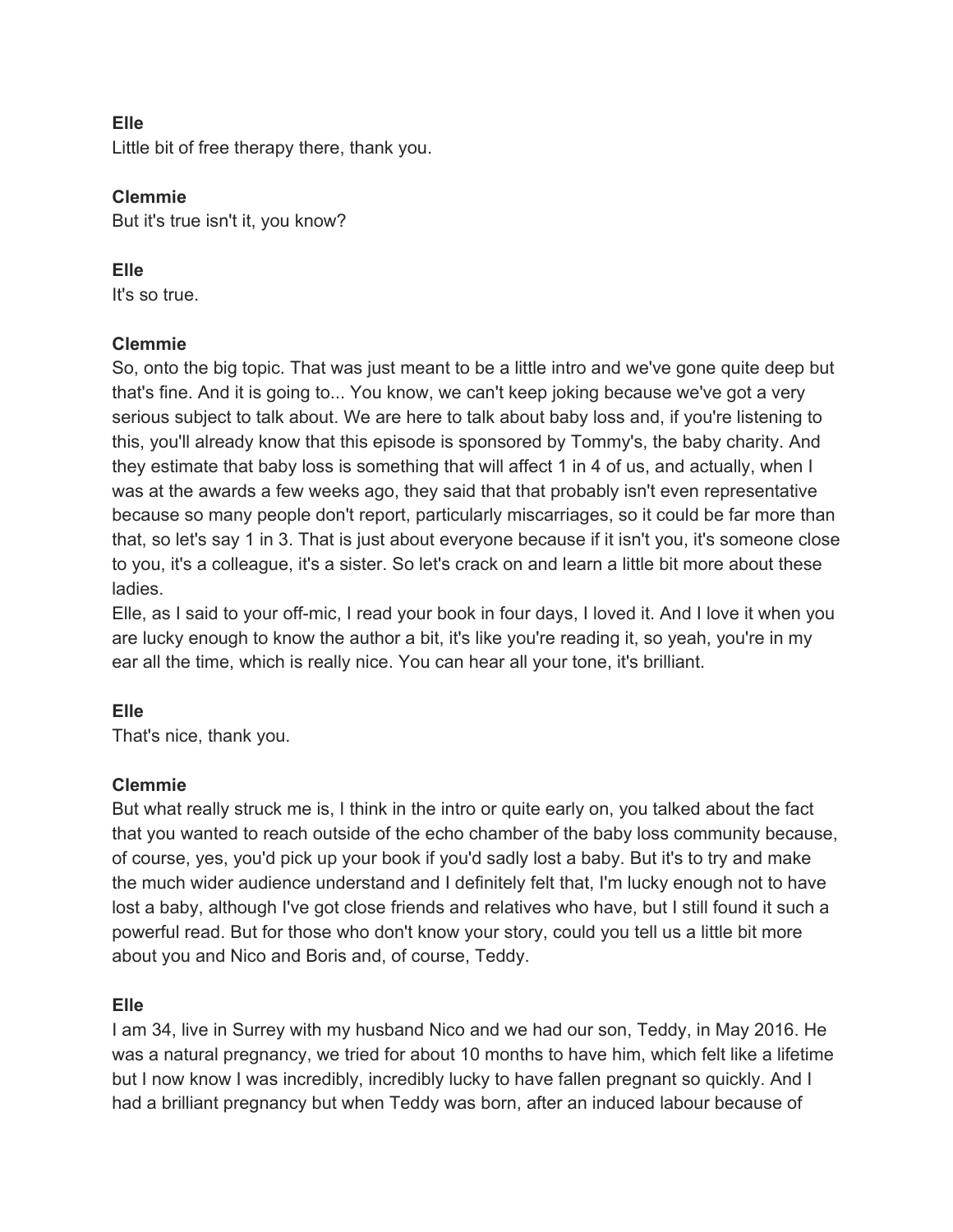leaking waters, he wasn't breathing. But we were told not to worry and they, sort of, gave him some oxygen, gave him a rub down with a towel and gave him back to us. And he seemed fine. He hadn't opened his eyes and he wasn't crying but they said that was quite normal after an induced labour for him to be quiet. And then in the night, after Teddy was born, he stopped breathing altogether and was taken away by a midwife.

#### **Clemmie**

And you'd dozed off, hadn't you?

#### **Elle**

Yeah, because we'd been in since the Sunday night. I'd been induced on the Sunday night, Teddy wasn't born until the Monday evening, I'd not slept, obviously, all through... I'd been awake for, like, 36, 38 hours by this point. Luckily Nico stayed because he didn't want to go because Teddy had only been born early evening, didn't want to leave me. But yeah, he stopped breathing in the night and it was, it was like a horrible scene from Casualty or ER where they start pulling curtains round and there are lights flashing.

## **Clemmie**

So you're going through this trauma but you're, kind of, on the back foot already because you're exhausted and being woken up... We've all been woken up in shocking situations, your adrenaline goes...

#### **Elle**

Yeah, and I did not have a clue what was going on. I just remember, I can literally close my eyes and replay it, like most of us can with anything that's really affected us and traumatic, and Teddy's little arms just flopped down by his side and she ran off with him. And we found out that he'd stopped breathing and he'd been resuscitated for 18 minutes but they don't know how long before they found him he hadn't been breathing. And I just remember the consultant who came to speak to us, sort of... We were in a room on our own, a quiet room with a box of tissues on the table, so I thought: This is terrible news. And he crouched down in front of me to eye level and he just said: You have a really sick little boy. And all I remember thinking is: He's not dead, he's not dead. And that's all I hung onto. He was transferred to a neonatal unit the next morning, a neighbouring hospital. So that's a neonatal intensive care unit, which not every hospital has, so he was in a SCUBU at our hospital, our local hospital, which is Special Care. But when a baby's really sick then they need to go to, basically, an Intensive Care Unit but for babies. So he got taken there and he lived there for three days, while they ran every test on him. He was wired up to all kinds of machines and we couldn't really touch him or hug him, or do any of the normal things that you do when you've just had a baby. And they told us, so three days later, that they would have to withdraw his life support because he had no brain activity, they think potentially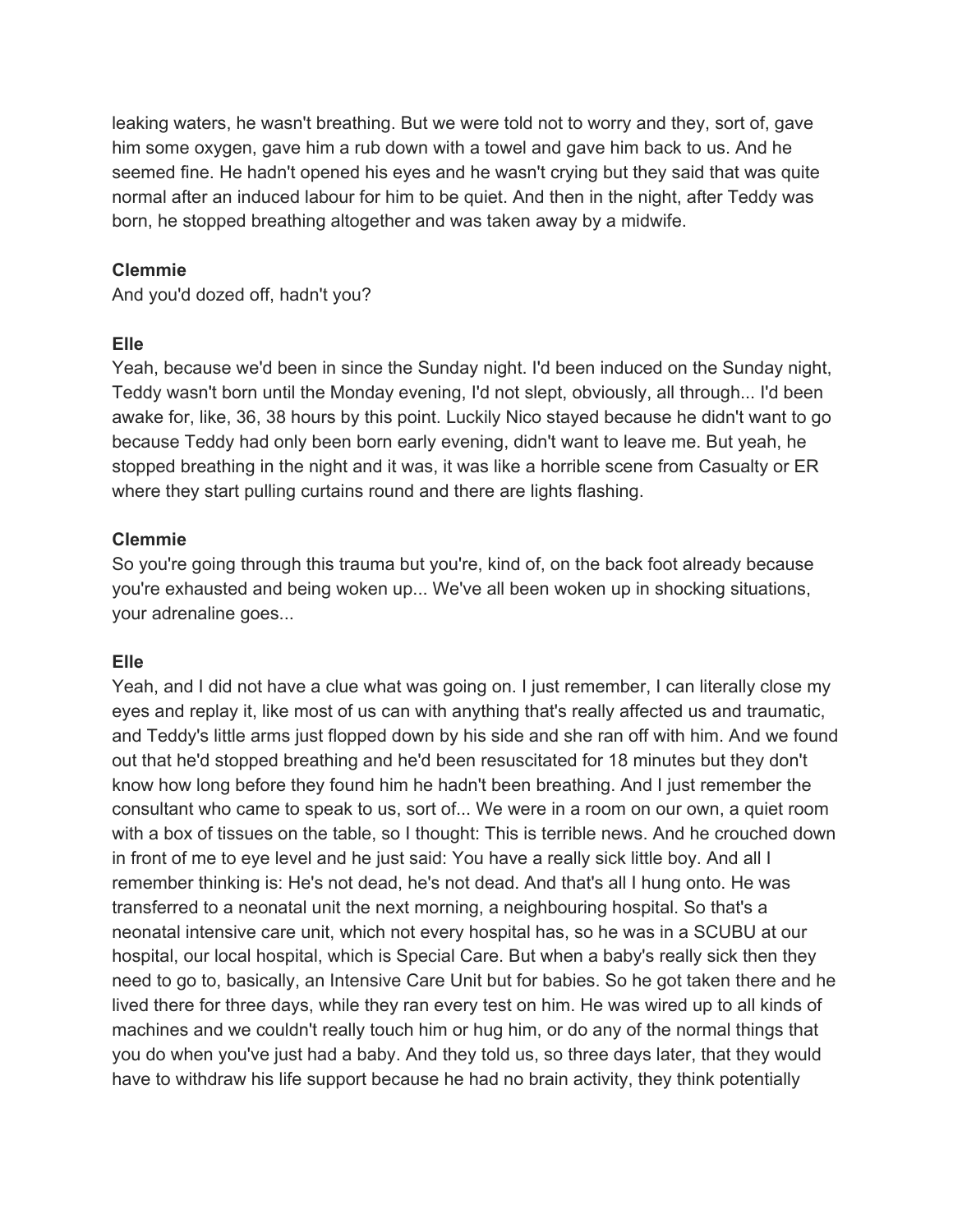from oxygen starvation because he hadn't been awake for such a long time. And they very kindly let us hold him while they withdrew his life support so that was how he died-

## **Clemmie**

Is that a norm?

# **Elle**

Well, I think... We were lucky that the room that was for bereaved parents or where, perhaps, somebody who was delivering a stillborn baby, would be, we were in there. And so they said rather than just withdraw his life support in the neonatal unit, surrounded by other babies in tanks-

# **Clemmie**

Could that be-

# **Elle**

I assume that could be a thing, yeah. But I said to them: Would it be alright if we took him in his tank, took him to the room that we were in. My parents were there, my husband's parents were there and some other family, and would it be OK if we took all the wires off him and just had him. And they said: Yes, that's fine, we can hand pump oxygen into him and hand him to you that way. And that, for me, just felt, I don't know... I think in that moment you're just clutching at straws and you think: What can I do as a mother? This is my moment to do the right thing. You don't know what the right thing is because your head's all over the place. But I guess I just wanted, for all of us, to try and think really clearly in that moment so that I could do something that would be something I could look back on and have a nice memory, rather than a terrifying memory. So I'm glad we were able to do that.

# **Clemmie**

It's remarkable, it speaks volumes about you that you had that clarity of thought at that point.

# **Elle**

I think it's adrenaline. Like you were saying earlier that the adrenaline kicks in and you think: Right, what the... Can I do right now to correct this? And you can't correct it because you're in free fall but you do the little things that you can do to make it better. So yeah, after that, obviously we went home without Teddy and it was, kind of like, this new chapter, this new life started. And about nine months after Teddy died, I started, after I'd shared a bit on Instagram, through posts, I kind of decided I would start writing a bit more about him and about what happens and about that, sort of, narrative of parenting, a child who isn't here. And it snowballed.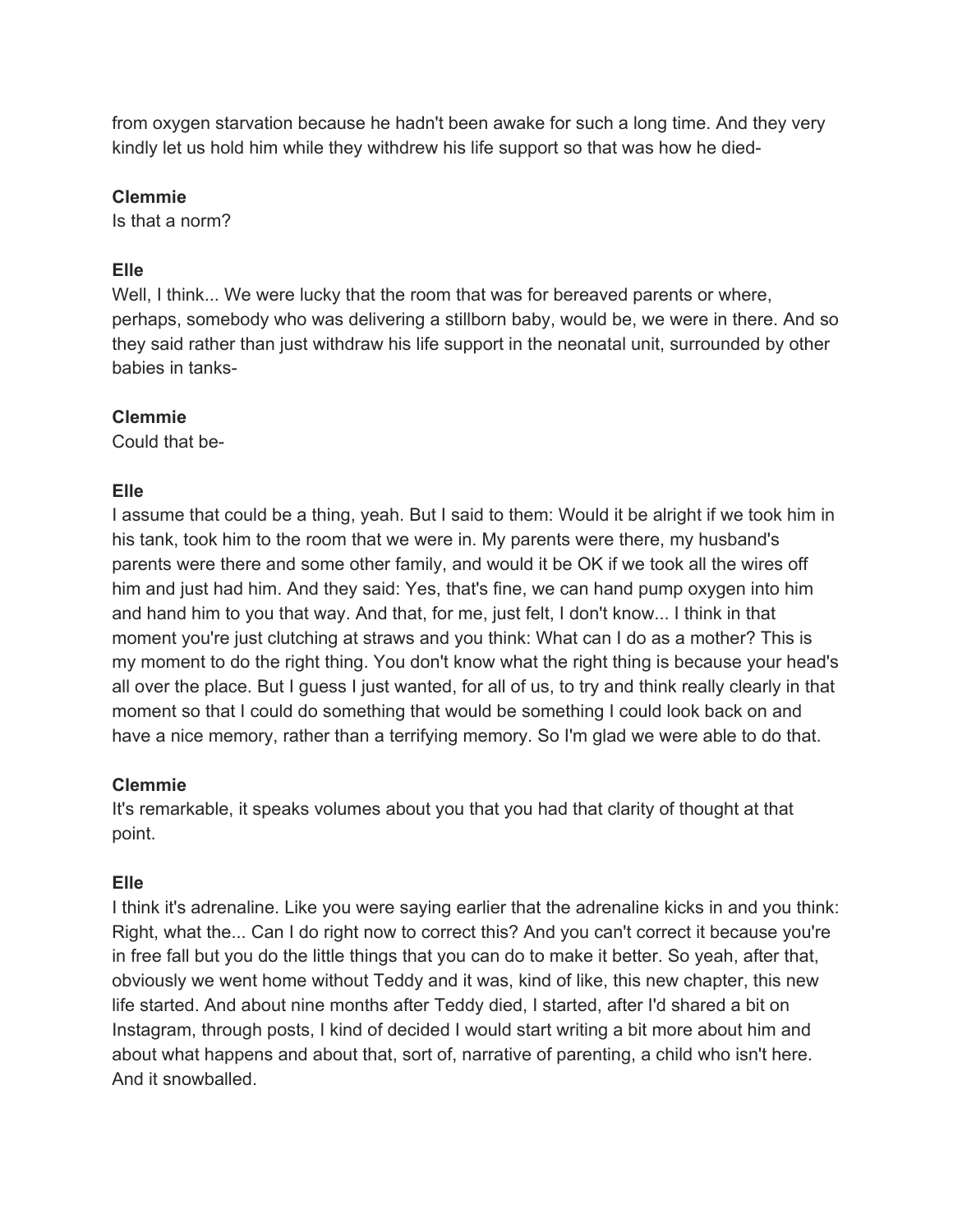Turned into quite a big thing. There is so much of your book that stood out for me but there were a couple of things that really hit home with me, and one is that really weird human instinct to try and empathise and try and act like you know. And, you know, you say quite clearly in the book: There is nothing really compares to losing a baby but people go: Oh, you know, I had this really bad thing happen.

## **Elle**

Yeah.

# **Clemmie**

Yeah, and I just think it's so bizarre that we do that and I think that yeah, it's that trying to rationalise, isn't it? And you're trying to put yourself in someone's shoes but actually, for you, it's like, don't try and make this OK. This is the worst imaginable thing and I think it's just a really important reminder to say that to people.

# **Elle**

It's human instinct, isn't it? We want to try and fix it for somebody. We want to try and fix it, we want to make it better and we want to say the right thing. And actually, I think it's just all of us taking a step back and realising it can't be fixed, it's the unfixable.

# **Clemmie**

Yeah, which is I guess, everyone's brain short circuits, doesn't it?

# **Elle**

I always say it's like when the happiest event becomes the saddest. Everyone's pumped, aren't they? Your friends, your family, people who you work with, everyone's excited. And then it becomes the complete opposite. It becomes the unthinkable. And I think that's when our brains can't cope and so then we just say anything. And I totally get it. I totally get why people try and say: Oh, me too, because of this. But it's cool like, you don't have to fix it. You don't. And I think as bereaved parents or people who've experienced any kind of loss, if we just say: Look, it's OK, you know. Don't try and fix this for me, I don't want you to understand how this feels because it's really horrible, and I don't want-

# **Clemmie**

Don't want to inflict this on anyone. Why would I?

# **Elle**

Yeah. And you become really well practised, and I'm sure Jennie will agree with this. When you go through a trauma like and people say: How are you? Once you're kind of going through it and you get really well practised at, I just did the same sound bites of saying the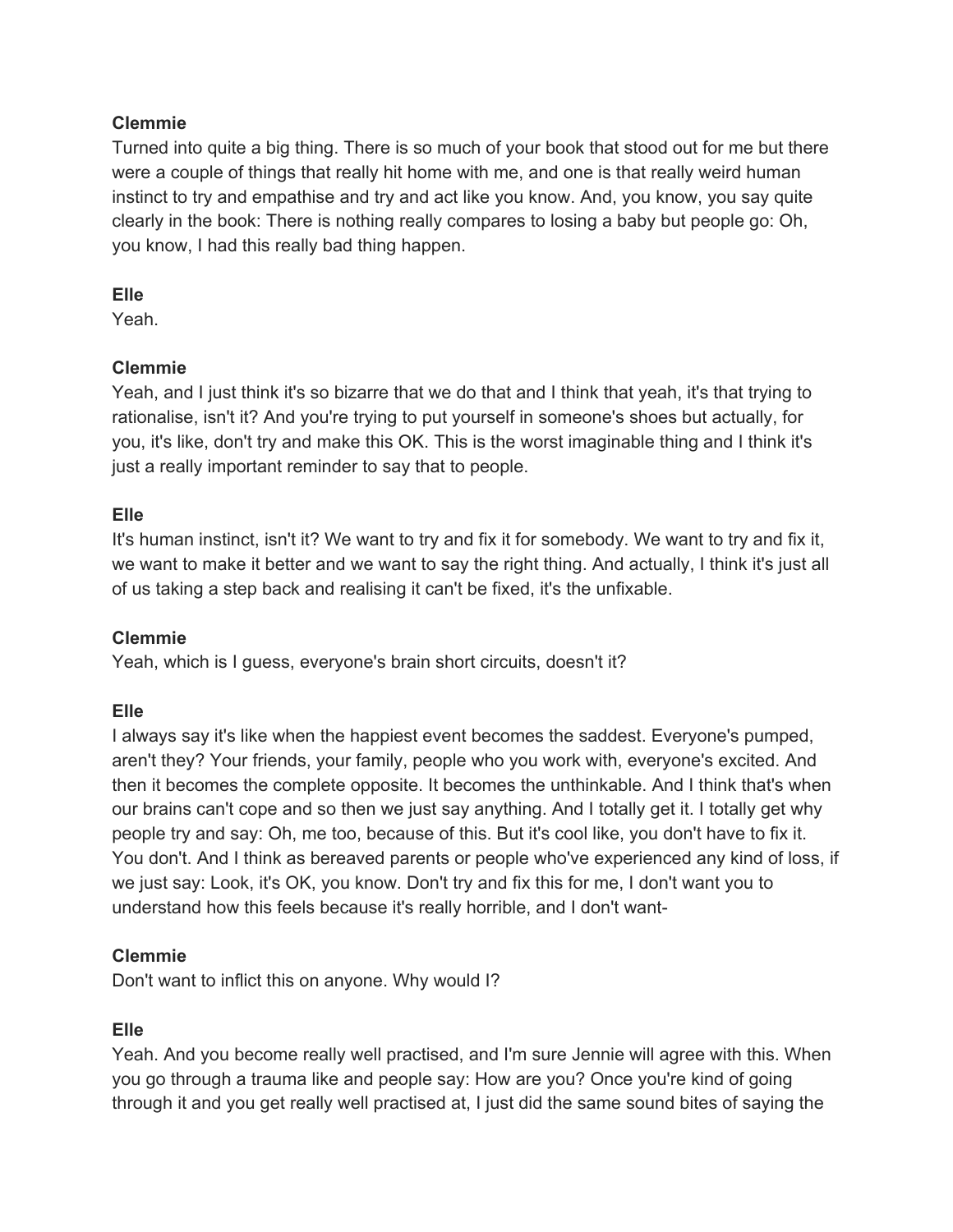same thing that would pacify them, and let me just carry on, so that I didn't have to think about it too much.

#### **Jennie**

Yeah, I think that's really... I'm a little bit reluctant to, kind of, completely... Our experiences are slightly, well, very different. I think you're right, you do, kind of, become very practised in finding things to say that almost absolve other people, and let's them go. They've done their bit, they've asked you, they've checked-in. And it's really lovely that people want to do that but, at the same time, it's, like, it puts more, it's more work for you.

# **Elle**

It's exhausting, isn't it?

# **Jennie**

It is exhausting, yeah. Because you have to be convincing. You have to convince people that you're fine and that you're in a healthy place and that you're moving on, or moving forward or whatever it is-

# **Clemmie**

Other than a few certain people, people don't want the real answer.

# **Jennie**

No.

# **Clemmie**

Jennie, could you just give a little bit about your story and why you started The Uterus Monologues?

# **Jennie**

Yeah, sure. Me and my husband Dan started trying for a family about three years ago now. And it took us a little while to get pregnant in the first place. It didn't... Not very long in the grand scheme of things. And then we had a miscarriage. Two days before our 12 week scan and I was completely, completely unprepared for it. It just hadn't entered my sphere of consciousness that that might be something that happened to me. I didn't think I knew anyone it had happened to. At that point, we were probably about 50/50 split, kind of half the people, our friends, had children, half didn't. That balance is slowly tipped. And then, unfortunately, from there we've gone on to have three more miscarriages, all before the 12 week mark. And three were in the space of about nine months. And we've gone through testing and we are one of quite a lot of couples who just are told that there's not really anything, there's no obvious reason. There's nothing they can treat, particularly. It just seems to be bad luck. And I started writing, really, because I didn't know what else to do. I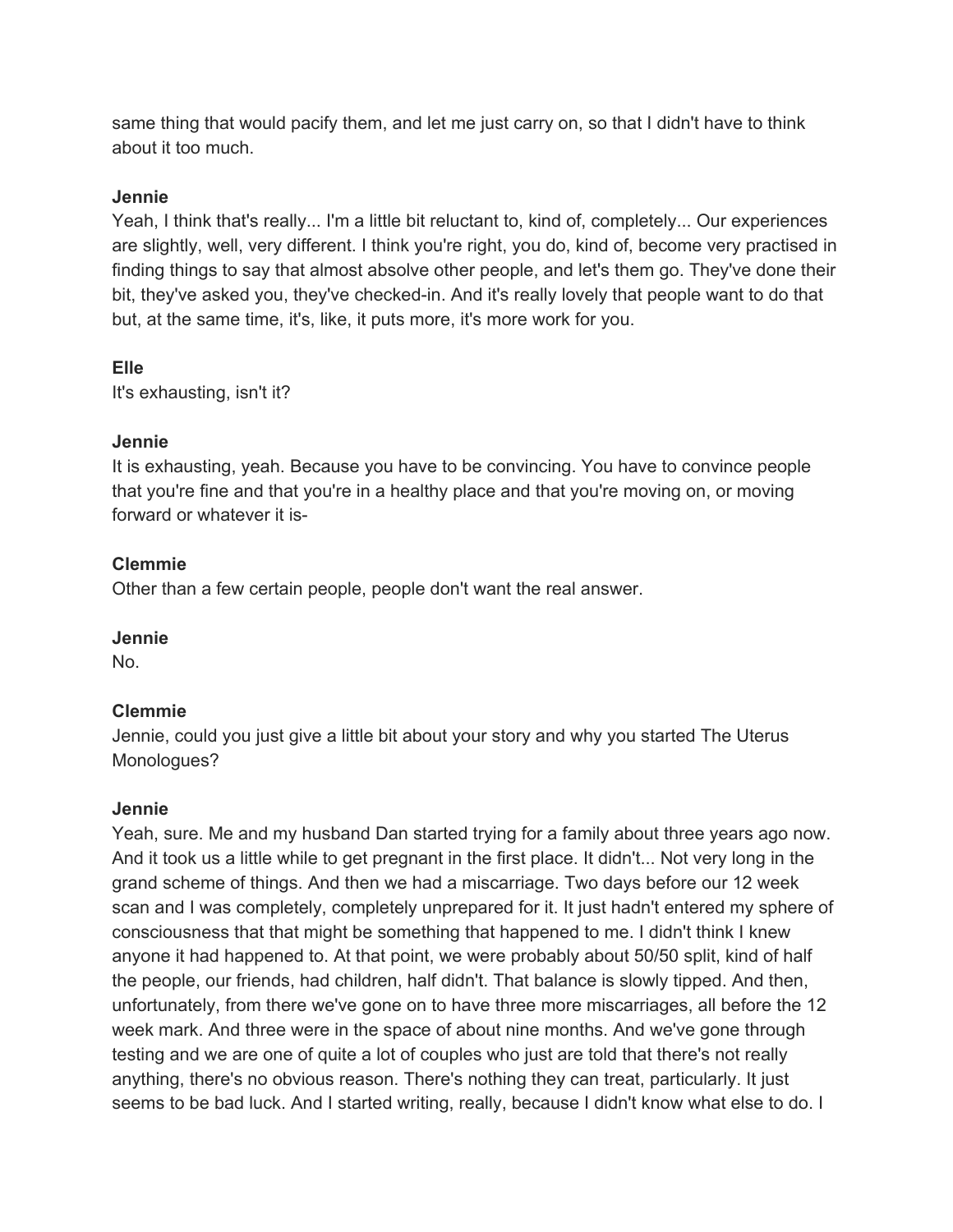mean, I am a writer, that's what I do for work and initially I wrote about that first miscarriage for the newspaper that I worked at, at the time. But that was, kind of, how most people I knew found out. Which is, I don't know if that's a bit of a weird move, really? Kind of keeping this thing secret and then, oh here's my story in a national newspaper.

#### **Clemmie**

I really relate to that. It's very, it's sometimes easier to have that conversation into the void than to have it sitting next to-

## **Jennie**

Yeah, it certainly felt that way, actually.

# **Elle**

You feel like you blanket cover everyone who might ever ask. And then you think: I don't have to have that awkward conversation because they know. I know that sounds weird but I did that!

# **Clemmie**

Yeah, because how do you do it?

# **Jennie**

And then from there, I think when we... Because, of course, when you have a miscarriage because, unfortunately, it is very common, I think there is this, kind of, idea, that it, well it's just a blip. You know, it's very sad but it'll be over quickly. At least you can get pregnant, is the sort of annoying thing that everyone says to you.

# **Elle**

Oh I love that one. That's one of my personal faves.

# **Jennie**

And then I was very lucky, I did get pregnant again very quickly and then when we lost that baby as well, I don't know, something started to shift in my mind that this wasn't over. This wasn't something we'd move past really quickly, this was something else. And this was more complicated. I didn't know that story, I didn't know anybody who'd had multiple miscarriages. It wasn't a conversation that I heard around me, particularly.

# **Clemmie**

Are you offered any, kind of, counselling, or...?

# **Jennie**

I wasn't. I know some people are. I think it's really hit and miss.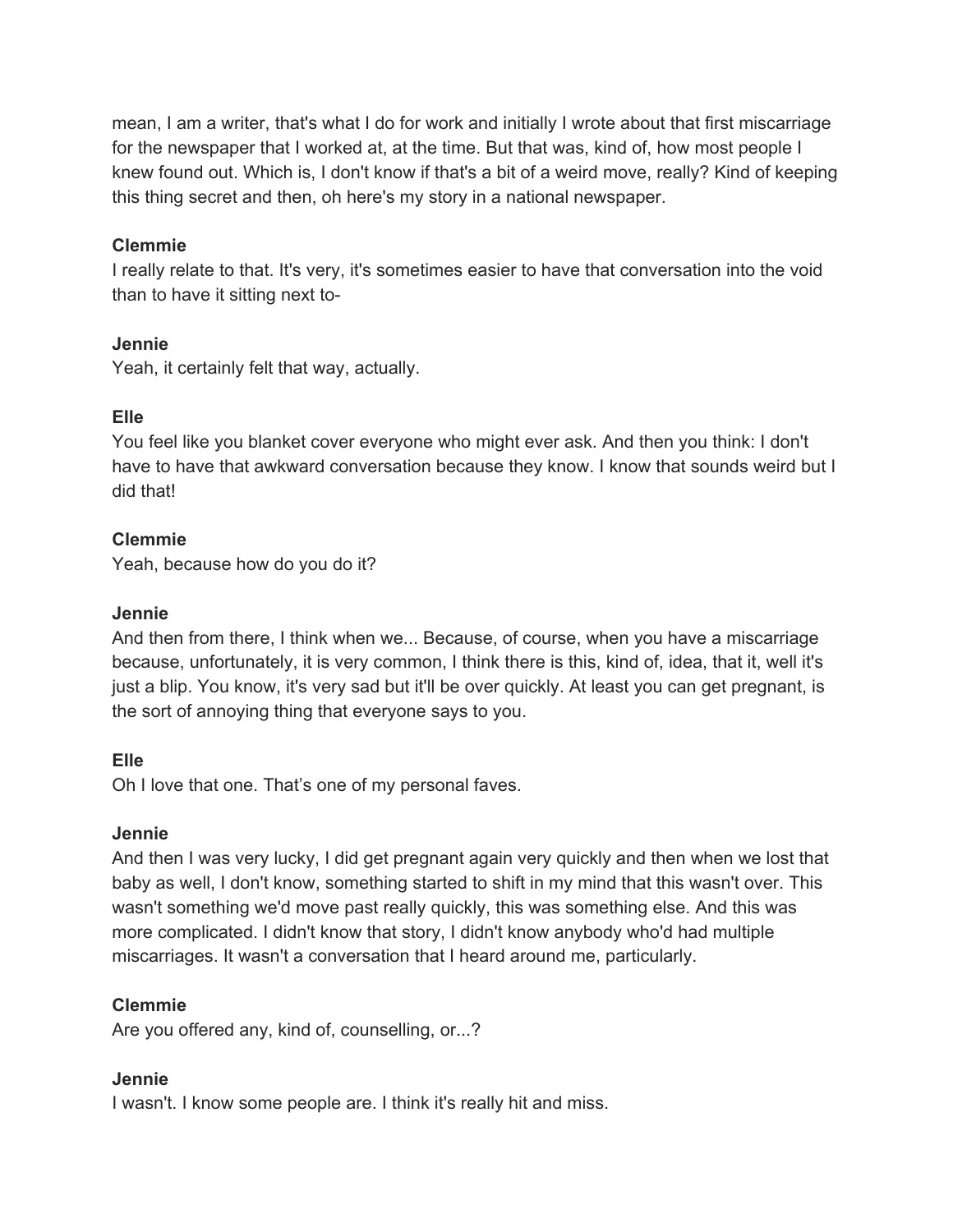Postcode lottery, probably.

#### **Jennie**

Depending on where you are. The research shows it. PTSD is really common and not just in the, kind of, immediate few weeks. This is something that's happening a year down the line.

## **Elle**

And I think, you know, any kind of trauma, particularly surrounding pregnancy and birth, we all naturally replay it in our head. As much as you want to shut that in a box, if that's what you want to do and not have to rethink about that moment that hurt so badly again, it will, if you bury it, it will come back. It will come back for you. So you may as well just accept it and talk about it.

# **Clemmie**

Have either of you had therapy beyond your own therapy through writing?

## **Elle**

I started seeing a therapist this year, actually. Because I had a miscarriage after IVF at the beginning of the year and I think reached my saturation point of my capacity of shit that I was able to deal with on my own. And I remember saying to my husband, sitting there in floods and floods of tears, after I'd been into hospital for the final time and saying to him: I can't do this anymore. I don't know what to do. I've tried everything, I've tried to carry on, be that happy person and use all these other coping mechanisms and it's like I'm reaching into this toolbox of stuff that I can use and my toolbox is empty. And it just keeps coming at me. And I was like: I need to talk to someone. And he was like: You talk to everyone. And I was like: No, I need to talk to *someone*. And it just happened to be the following week I was seeing my acupuncturist and I was in this little holistic place that I go. And as I was waiting, and normally I don't sit down because she always runs on time, but she was running a bit late and there was a card of a lady who does 1-2-1 counselling and psychotherapy. And I just picked it up and put it in my bag. And then it took me a couple of weeks but I called her. And that was my 34th birthday present to myself, a therapist! About time. But I was, like Jennie said, were you offered anything? Even losing a baby at full-term, I walked out of hospital with a bundle of leaflets.

#### **Jennie**

It's just unthinkable.

# **Clemmie**

I mean... And I know in your book but, at the time, a bunch of paper, you don't want it.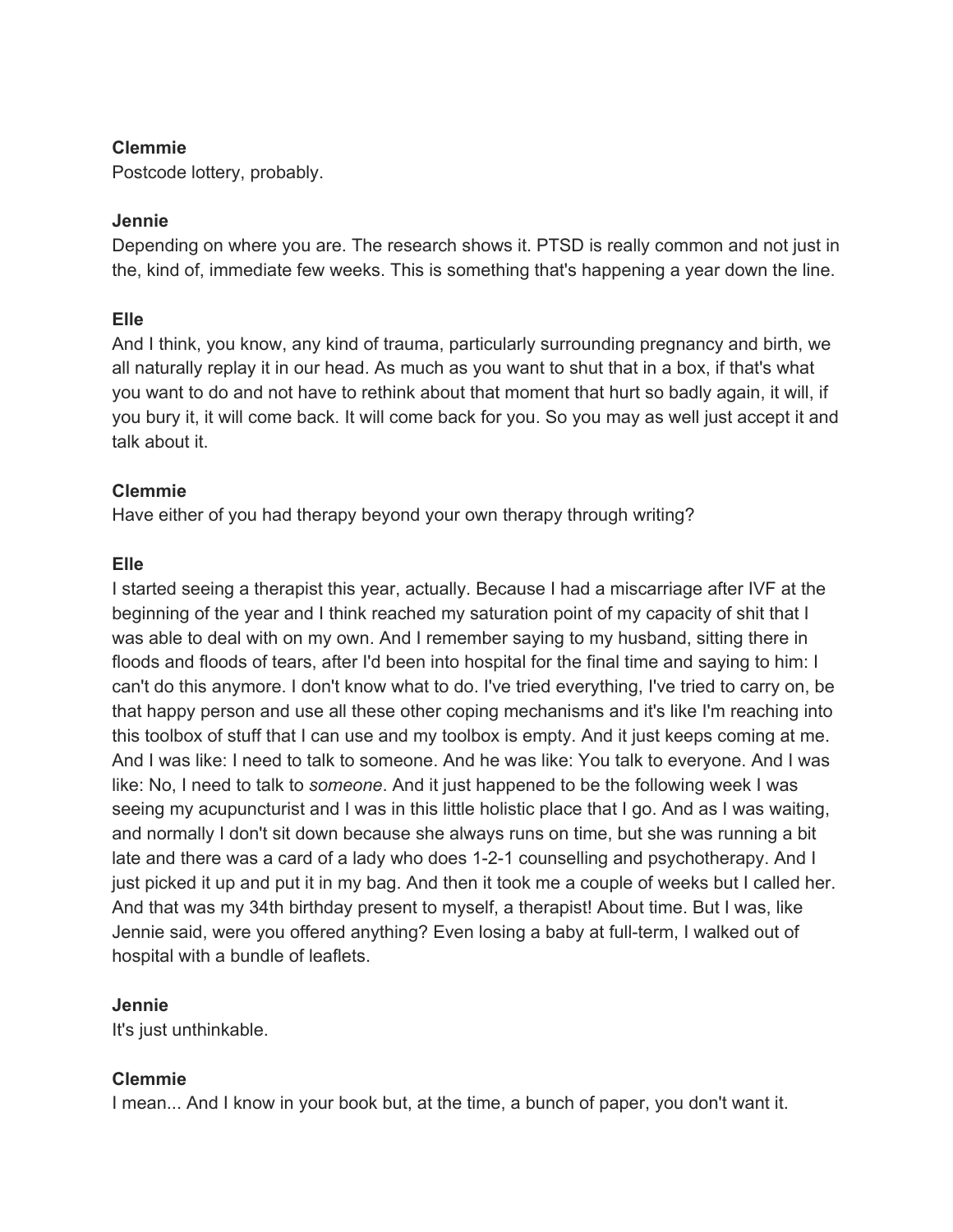## **Elle**

I don't want to read anything.

# **Clemmie**

And then at the time that perhaps you can begin to process and think: Oh, that wuld be useful, it's long gone.

# **Elle**

Yeah, I've chucked it in the bin or recycling. And then I think: Oh, God. That I guess would be, I don't really give out advice because I'm just a grieving mum, but I would say to anyone leaving hospital who does get given a lot of paper or sent a lot of stuff in the post: Just put it in a box somewhere, put it away, don't chuck it and maybe go back to it. Because you don't know when you're going to need it.

## **Clemmie**

I guess, continuing on the mental health thing, is the other myriad of emotions you feel, which is, like, jealousy and envy, which is really hard when you're presented... It's so bizarre. Because I was coming to speak to you guys, my eyes were open, and just seeing a pregnant woman, it's just everywhere, isn't it? And it can be when you least expect it, you know. That feeling like that sucker punch is going to happen, whether that be on social or in real life. And it's, none of us enjoy feeling envy and jealousy because they're not comfortable emotions but it's absolutely, it can't be helped, can it? And that must be hard to live with those feelings.

#### **Jennie**

I went through a really... The first, sort of, few months, the jealousy was almost the hardest thing for me. I just felt like... And it's because you don't know at that point. I mean, I now know, that I know loads of people who've had miscarriages or struggled to get pregnant, you know, all kinds of stories that I now know were out there. You just feel like everybody else is getting pregnant-

# **Clemmie**

Winning at life-

#### **Jennie**

Pregnant really easily. Bringing home their babies, moving onto their second child, you know, while you're still struggling to get out of the starting blocks. And it... I mean, envy is the natural emotion, isn't it? And, you know, the sort of mixed in with feeling left out and are all your friends with children going to forget about you? And that's all difficult to navigate.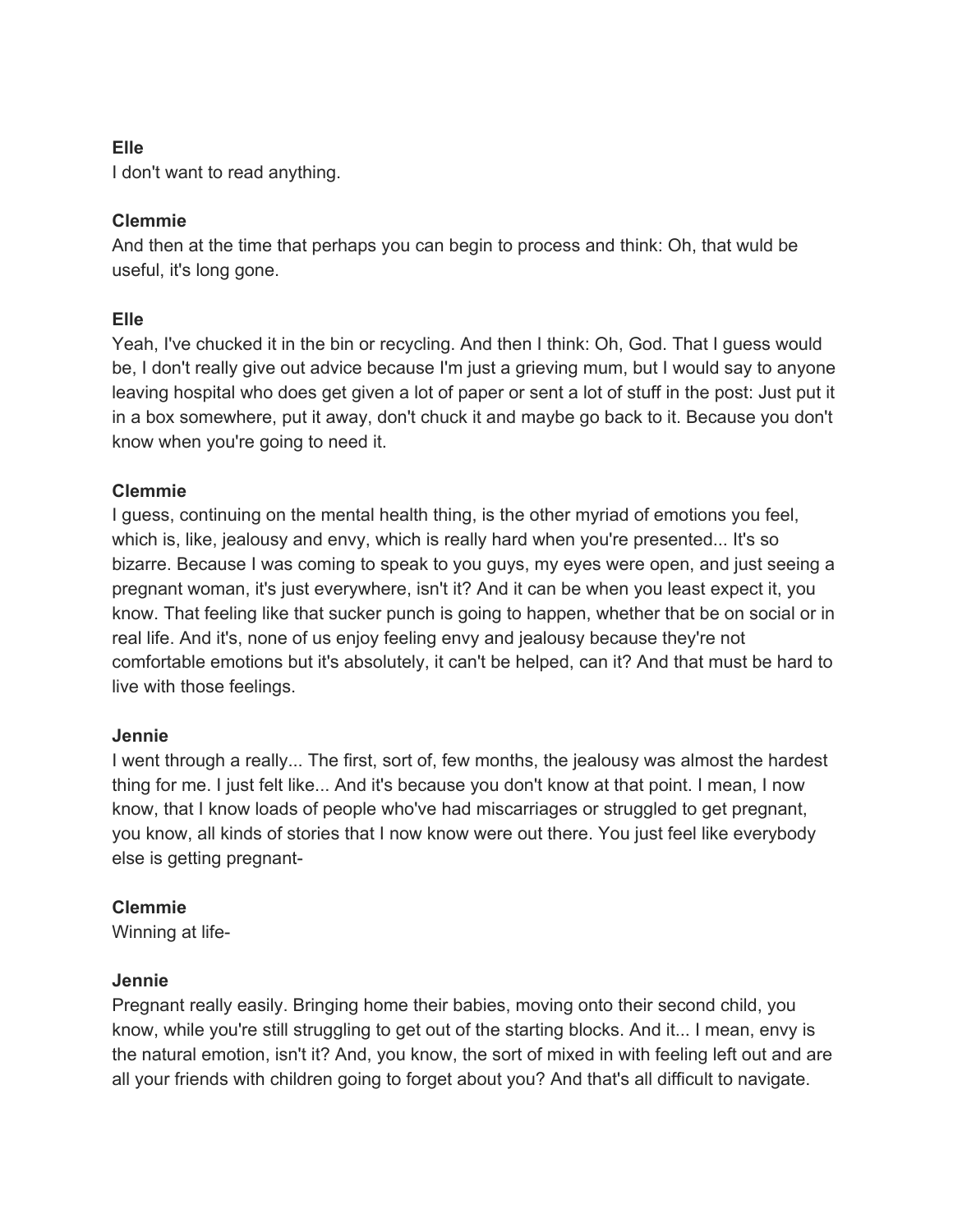## **Elle**

I found envy is then coupled with guilt.

## **Jennie**

Yeah!

# **Elle**

I feel envious of that person. Oh my God, I shouldn't feel like that, I'm a terrible human.

# **Clemmie**

It's a circle of doom.

# **Elle**

And then I'm like: I don't know where to go with this. I can joke about it because I have had these dark feelings of... I feel really envious of that and I wish, I sometimes, do you just wish you could wave a magic wand and magic it in a totally different way for yourself and for your friends that are going through it.

# **Clemmie**

You're not wishing that they don't have it...

# **Elle**

No, you're just wishing it for everyone. You wish that everyone could have it and I think that's where the jealousy becomes quite complex and multi-layered because you're feeling bad already and then you feel jealous, and then you feel bad for feeling jealous, and then it's just like, it goes around in circles.

# **Clemmie**

But Jennie, I read something, I don't know where I read it, on one of my many bits of stalking you, but where you reframed it for yourself and it's brilliant, about you, of course, when you hear other pregnancy announcements, you do feel that pang but try and see it as a proof that it can happen rather than envy that you haven't got it.

# **Jennie**

Yeah, I do try and do that, actually. And I think it does really help if people are... It's happening more and more, I think. There are a couple of celebrity pregnancy announcements this week and, actually, both came with a...

# **Elle**

Oh yeah, somebody put something on Instagram.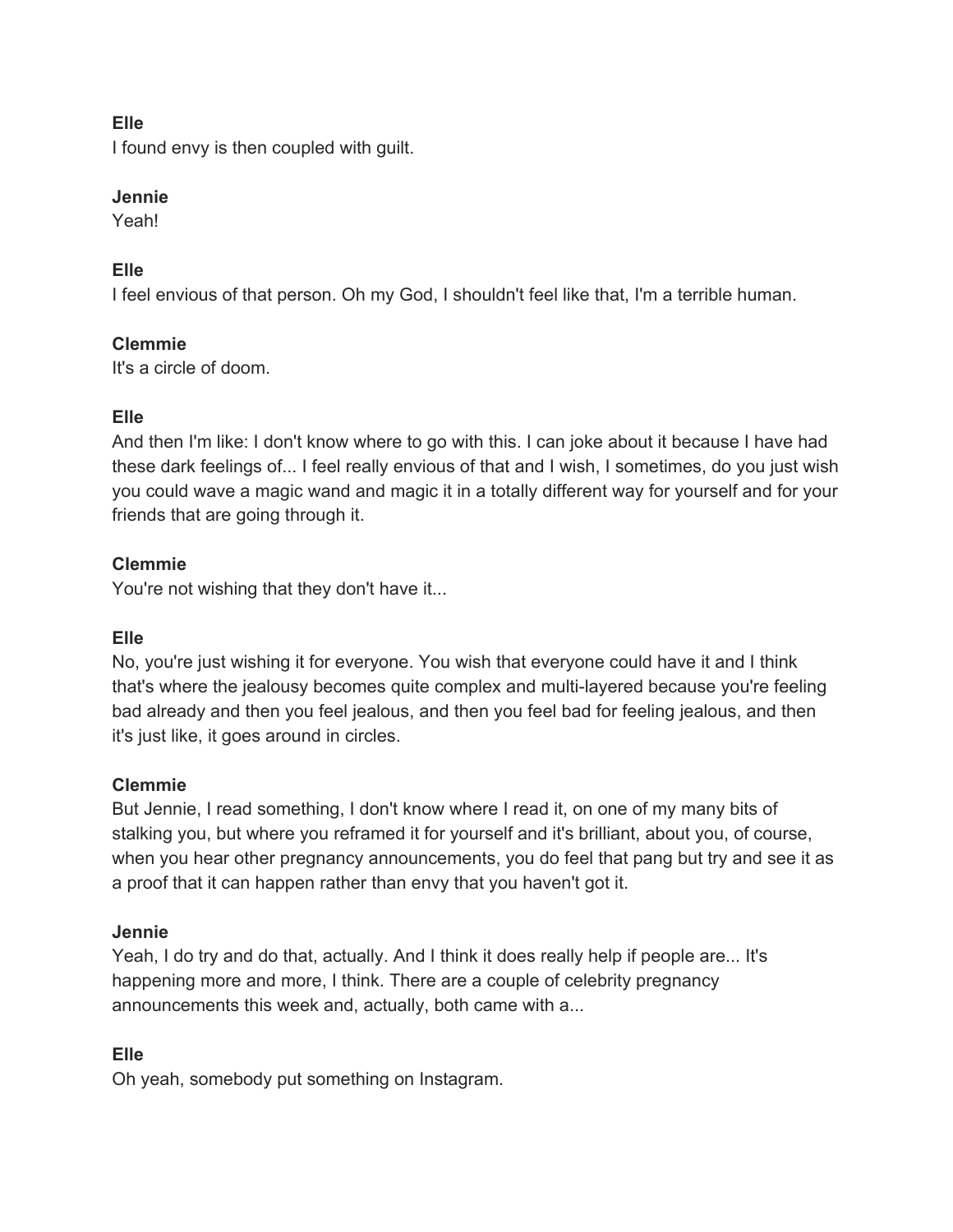# **Jennie**

Anne Hathaway?

**Elle** Anne Hathaway.

#### **Jennie**

And she posted a picture with her baby bump and, kind of said, for anyone who struggled, I see you, I've been there. And, actually, it's quite a brave thing to do, particularly when you're that high profile. But that does help a little bit.

## **Clemmie**

We don't know what journey anyone's been on. In fact, that's the premise of everything that I do, on Mother Of All Lists and Honestly, is that you can be sitting on a tube carriage and mark my words, everyone will have a remarkable story. Everyone has been through hard stuff and, actually, I was going to come to it in a minute but you can't put scales of grief, you know. Because you were saying: Oh well I don't, compared to you. But everybody's grief is valid in whatever form, isn't it?

# **Elle**

And the outcome is still the same. We've both lost children. It doesn't matter how pregnant anybody is or whether they lose a baby when they're in hospital or, you know, five years down the line or 18 years down the line, when you lose a part of you.

# **Clemmie**

So, this is an amazing conversation between us but I always like to ask the people of the internet as well, to get their insight, which actually, is something I do before every podcast but with this one, I found that it the most difficult because as I put out the first one, I had a couple of people DM me. In fact, I want to say her name because she ended up being like my little editor for me. Jenny Watling, who really, really helped me because I was trying to get the language right. Because people were... I asked if they'd ever had baby loss and people were saying: Is that a stillborn, is it miscarriage? And my whole point was that I was trying to keep it blanket because-

#### **Elle**

Open it up to everyone, yeah. I think what it is as well, particularly when it's medicalised in hospital, it becomes, well which box do I fit into? Have I had a miscarriage? Have I got an ectopic pregnancy? Has my baby been stillborn? Neonatal death? Sudden Infant Death? Which slot do I fit into? And I think we then feel like that's our narrative and so that's going to be totally different to how somebody... But, as I said, I guess come from it from quite the unfortunate perspective that I've lost Teddy at full term, I lost a pregnancy at 15 weeks and I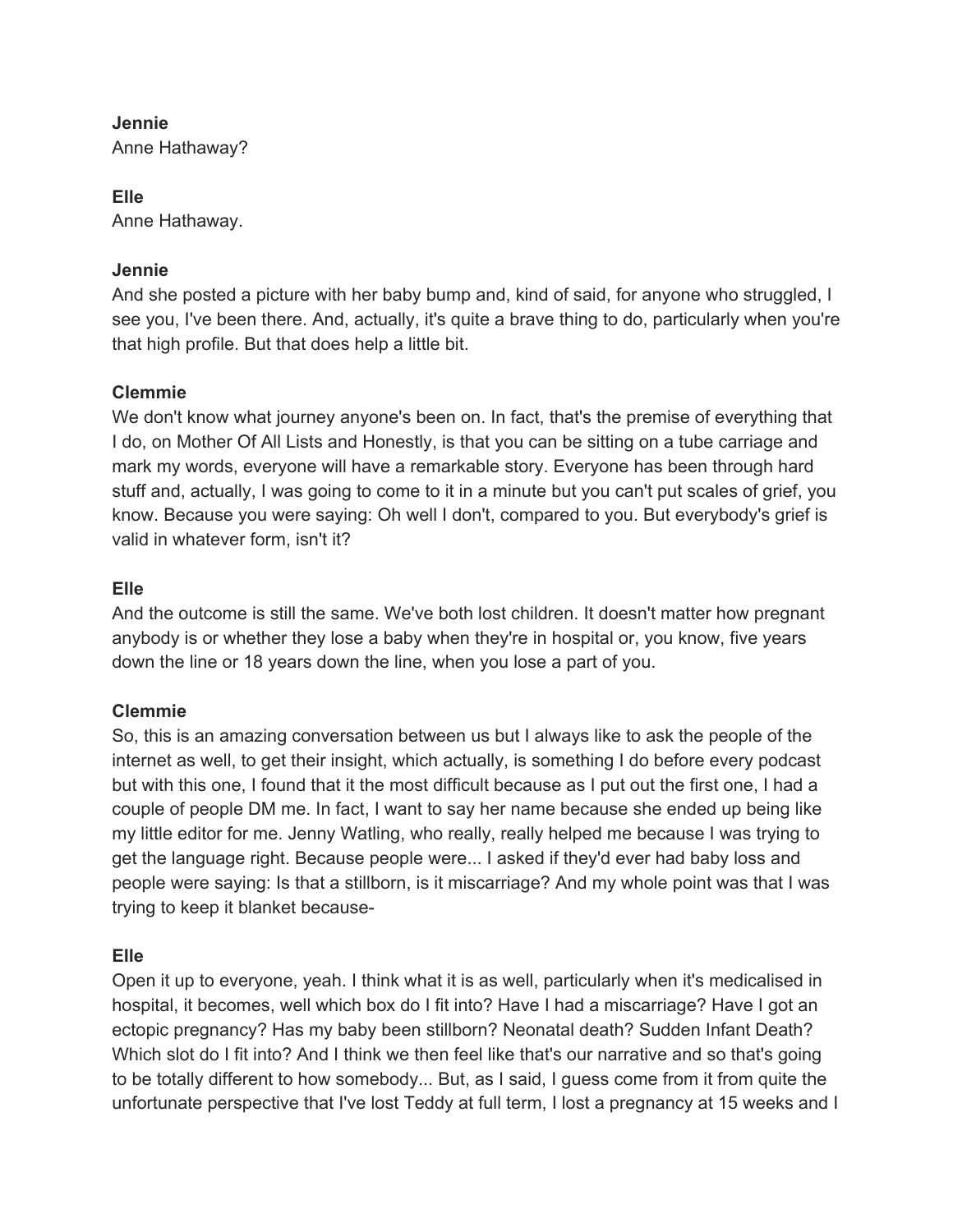lost a pregnancy early on at eight weeks, which turned out to be a twin pregnancy as well. So it's just, you know, I think that, for me, having been through so many different things it's all encompassed. It's all together. And that's why I think Tommy's, with the work that they do, and you know, a couple of years ago, they did the we need to talk about baby loss campaign, which was really powerful. Last year, we did the together for change campaign, which Jennie did a brilliant piece with myself and a few others in a national newspaper. And it was across all types of loss. The message was: We are stronger together. If we all talk about this together, we don't get that sliding scale of, well it happened so often, we don't talk about it, or it happens too rarely, we don't talk about it. No, we just talk about it and we'll just be normal. Who makes the rules?

#### **Clemmie**

So I asked my followers: Have you experienced baby loss? And 40 per cent had. So that, yeah, it's huge, isn't it?

#### **Jennie**

It speaks for itself, doesn't it?

#### **Clemmie**

Yeah it does. I asked: If it was an early loss, did you tell family and friends? And 25 per cent didn't. I asked them: If there's anything they wish they'd known? And the tidal wave answer, which you know, usually when I ask these things you get a variety but nearly everyone just said that they wish they'd known it was so common.

So yeah, that is the main thing we can do. A lot of people said they wished they'd known how physically painful it was and the reality of the blood loss, which I think, again, with all women's health, post-labour as well, we 're not in touch with that amount... No one talks about it. And it's shocking.

#### **Jennie**

There was more in the pregnancy pamphlets I was given on flying long haul while pregnant than what to do if you have a miscarriage. Which is bonkers, isn't it? I mean, really. I think there's a lot of damage done by people not being prepared and it's that shock and that trauma.

#### **Clemmie**

And I asked people then: If they could be honest about baby loss, what would they say? Which was super powerful, I mean, yeah, 100s and 100s of responses. And these were some of them:

"That it is fucking shit. But that being told it's common doesn't help."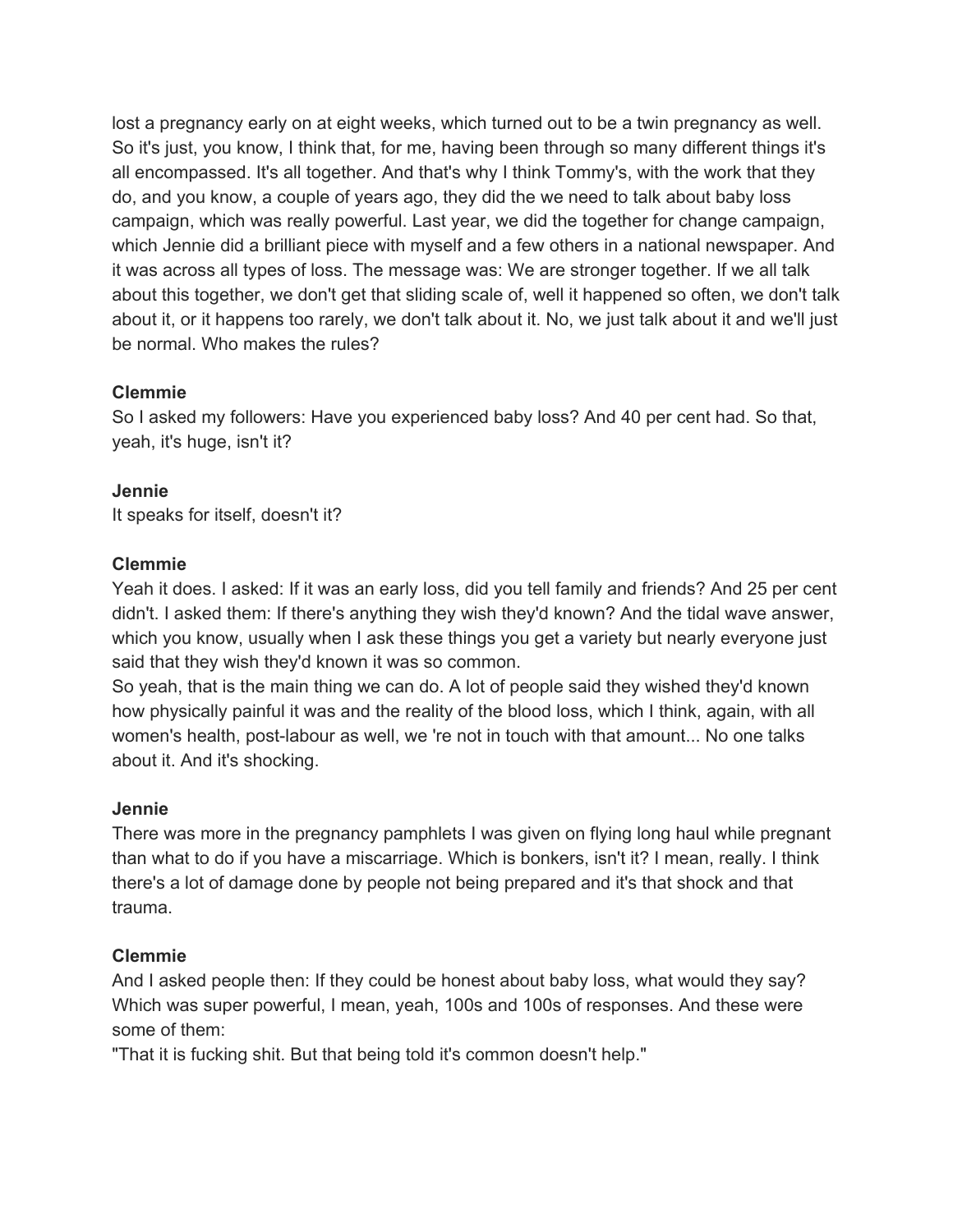And I think the answer is that you want to know that it is common but you don't want to be, to have your experience devalued. And say: Oh everyone's been through it. I think that's the line, isn't it?

#### **Jennie**

I think it's often used as a dismissive thing that, it's really common, it's like a cold.

## **Elle**

I think it depends on the language that we use and how it's... Sometimes I think you can misinterpret written text, whereas if I were to sit with you and say: Do you know what? This happens to a lot of people and I'm not devaluing what's happened to you. I think it depends how it comes across.

# **Clemmie**

That is where the spoken word and tone of voice...

"That it can make you feel inadequate."

Which I thought was a piece of language I hadn't thought about but could understand. "That it's very hard to see friends post-baby loss."

Which is something you've both mentioned.

"That it hurts for siblings too."

Which, again, is something that had never, ever crossed my mind. That if you have baby loss, when you've already got children, and actually, my mum lost a baby when I was six and doing this whole thing has brought back a whole load of fuzzy memories that I didn't really think I had. But you can pull them out and I wondered where this space was for children whose parents had lost a baby.

And then I asked my audience: Any questions you wish you could ask?

Someone said: "When does miscarriage become baby loss?"

And we've already covered this, really. We could do it by dates but it's, I don't think, do we need to put things in categories?

# **Jennie**

I don't think you do. I think it's really difficult. I know I've found that really hard, knowing whether my experience counted. And also, if you start, if you talk about baby loss with an early pregnancy, are people going to misinterpret your position on women's reproductive rights? Or there's a whole other conversation. I don't think we need to draw those lines, it's unhelpful.

# **Elle**

And we end up drawing them because, again, in medical terms, you go into hospital: Oh you are an early miscarriage, you are a late miscarriage, now this is a stillbirth. You know, it's kind of like, we're doing it week-by-week-by-week.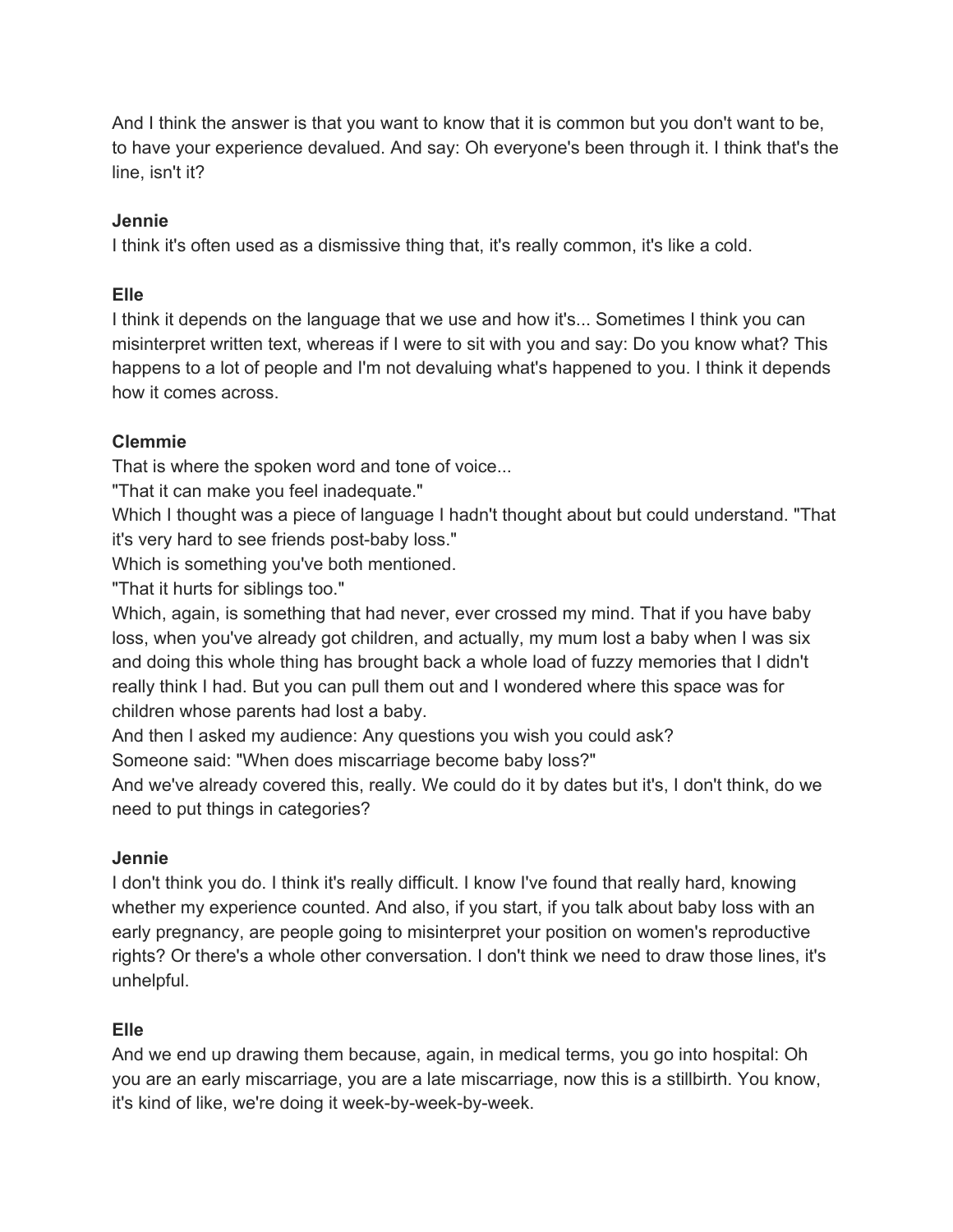#### **Jennie**

I think it then means people spend a lot of time thinking: Oh well, what's happening to me isn't a big deal. People go through worse, they have it much worse. And it's...

#### **Clemmie**

And then a question that I think is important to ask: How do you ensure that it doesn't ruin your relationship? And both of you, I mean, Nico's passage in your book is amazing, and I absolutely love how much you celebrate your marriage and Dan on your feed. Marriage is a complicated beast in itself but how on earth do you navigate this? It's a difficult question because you navigate it because you have to navigate it, I'm sure, but how has it impacted your relationships?

#### **Jennie**

Personally, I think it's made us stronger and I know that I'm very lucky to be able to say that. Because there is a lot of fear, I think, around, you know there are some scary statistics out there about what losing a baby at any stage can do to a relationship.

## **Elle**

For us, and obviously I can only go on our own personal experience, of how losing Teddy, kind of, drove us more down the same path. If that made sense. I think, don't read statistics for one. Jennie and I are both coming at this from an incredibly fortunate position, that we are both fortunate, white, middle-class, women in marriages, there are so many people out there who are not in that privileged and fortunate position.

#### **Jennie**

Yeah, that's really true.

#### **Elle**

And I think our story is only one story.

#### **Jennie**

It is a privilege, actually. I think that's a really, really good word to use about it. Because, actually, I do think there is this idea with baby loss that it's only something that happens to married couples who don't have children yet. And actually, as you were saying, the truth is so much bigger than that.

# **Elle**

It doesn't discriminate and that's what I think I've learned from meeting so many different people, from so many extreme walks of life. It can happen to any of us and I think it really brings people together when they start to talk. And I just hope that by us, kind of, cracking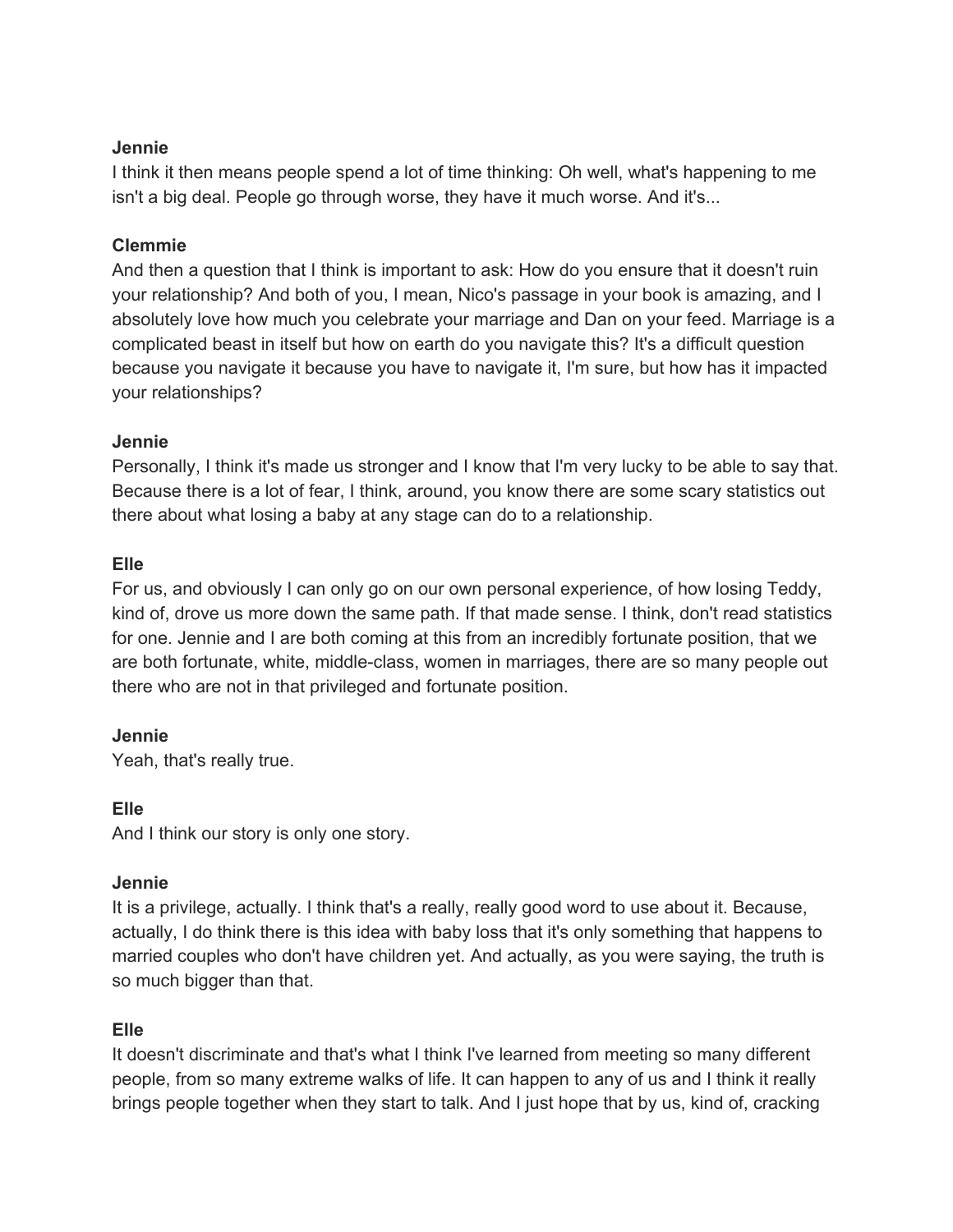the surface of it from our perspective, that it encourages everybody, regardless of their circumstances, to be able to talk as well.

#### **Jennie**

I do try not to, like, wrap everything up in a, you know, it was all for the best. Because that's not what I'm saying at all. But, you know, there are positives, there are things that maybe you stop and think about that you wouldn't have done before, and things that you learn. I don't know, whether it's how to be there for a friend or... They don't feel like very much as consolation when you're in the thick of it, they really don't. I remember interviewing a psychologist about that, just after my first miscarriage, and she was giving me these examples of ways that people find to reframe their experience and I thought: That sounds rubbish, what are you talking about? I don't want to reframe it. I want my baby. But actually, you do find those things, they are only small things but I think that you do find them.

# **Elle**

You find ways of like, I found ways of, sort of, parenting Teddy. Like one of my ways of parenting him is through fundraising. Because he can't physically be here. I guess it goes back a bit to what you were saying at the beginning, about asking us if we had any regrets. Do I wish every single day that Teddy was here? Absolutely I do. But if somebody said to me, OK you can have not had him or you can have had him and lost him, had him and lost him every single time. Because that's your life, isn't it? You own it and that's, like, the journey you go on, without sounding too cliche. And then that, kind of, shapes where you're going and how you become as a human and hopefully you're able to support other people going through it.

# **Clemmie**

And there's a great line, Elle, you have in your book, that I now can't remember, which like, grief doesn't last forever but...

# **Elle**

Love does. And that was actually something that a vicar, I'm not religious particularly at all, but I didn't know what to do about a baby's funeral and the vicar came to our house and he didn't, sort of get all high church evangelical, or do anything like that. He just said: I'm going to say to you that I know this feels awful, I'm a father, I'm a grandfather. And that was how he spoke to me, as a father and a grandfather. And he said: I promise you, you feel awful in this moment and I don't want you to underestimate how awful you feel, but grief doesn't last forever and love does. And he said it again at Teddy's funeral and I was like: He's so right and actually, it's one thing, I had to put it in my book because I really think that a sentence like that can help so many people.

# **Clemmie**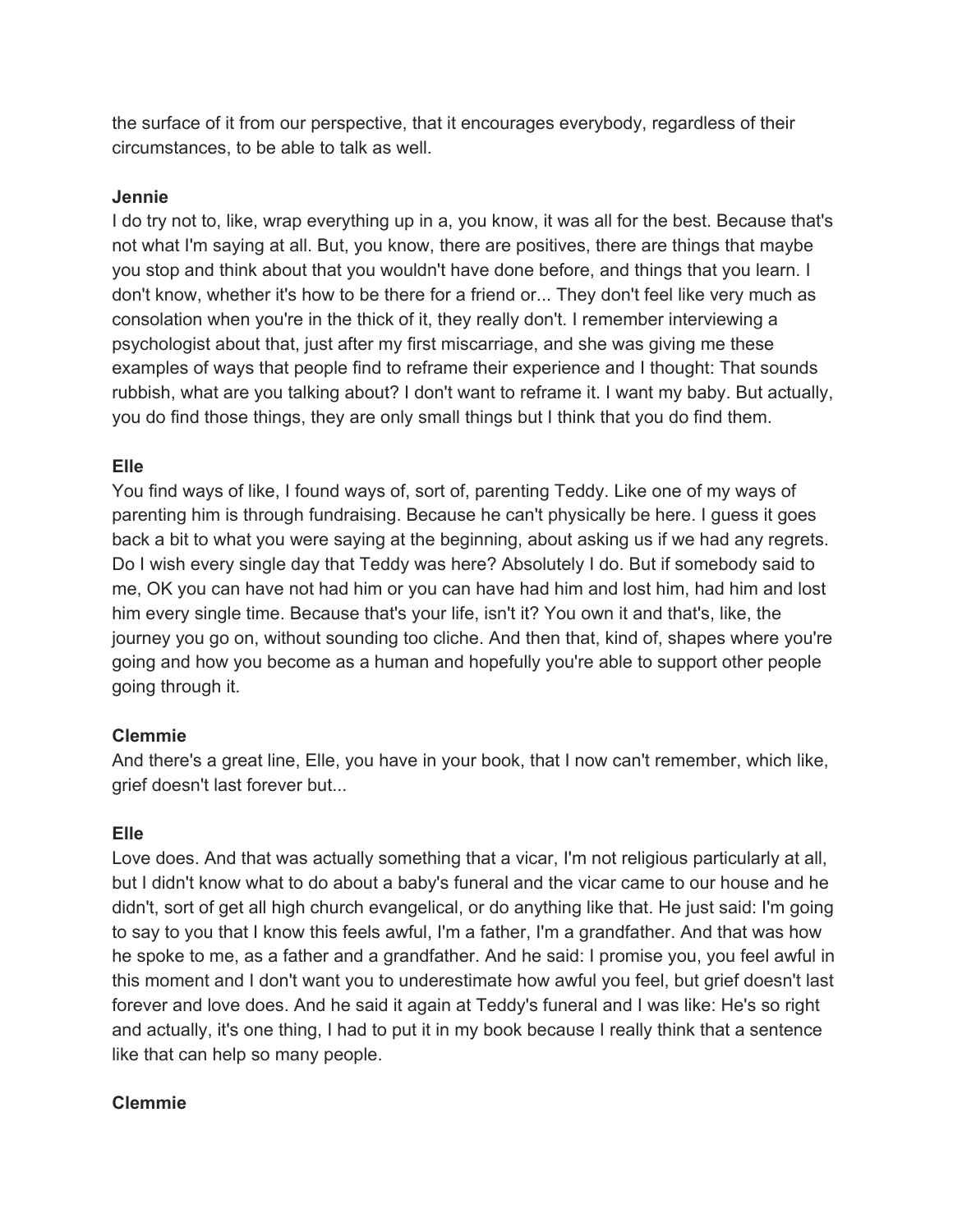Something to ladder back to-

# **Elle**

When it feels desperate.

# **Clemmie**

Yeah, exactly, when it's the most dark thing.

I feel like that's a good place to end. Although I always do three things before the actual end.

Thank you, ladies, first of all. But in case people don't already follow you, can you let them know where to find your social media, and also, if you have anything in particular you want to shout about.

# **Elle**

You can find me @feathering\_the\_empty\_nest on Instagram and then my website blog is Featheringthemptynest.co.uk and the book is Ask Me His Name, available in all good bookshops and on Amazon!

# **Clemmie**

You nailed it.

# **Jennie**

So I'm on Instagram as @jenniemonologues and my blog is www.uterusmonologues.com

# **Clemmie**

You both did that bit really well. Well done, girls.

And going back to the name of the podcast, which is Honestly. If you could have an honest conversation with one person, what would you say? It could be a troll, a celeb, a friend, a younger version of yourself, anyone. Who would it be and what would you say?

# **Elle**

I would go for a younger version of myself. I would go for pre-married me and just yeah, have that, kind of, you're going to be alright chat.

# **Clemmie**

You've got this.

# **Jennie**

Yeah, I think that's where I would go as well. Twenty-something, don't worry about what other people think of you so much.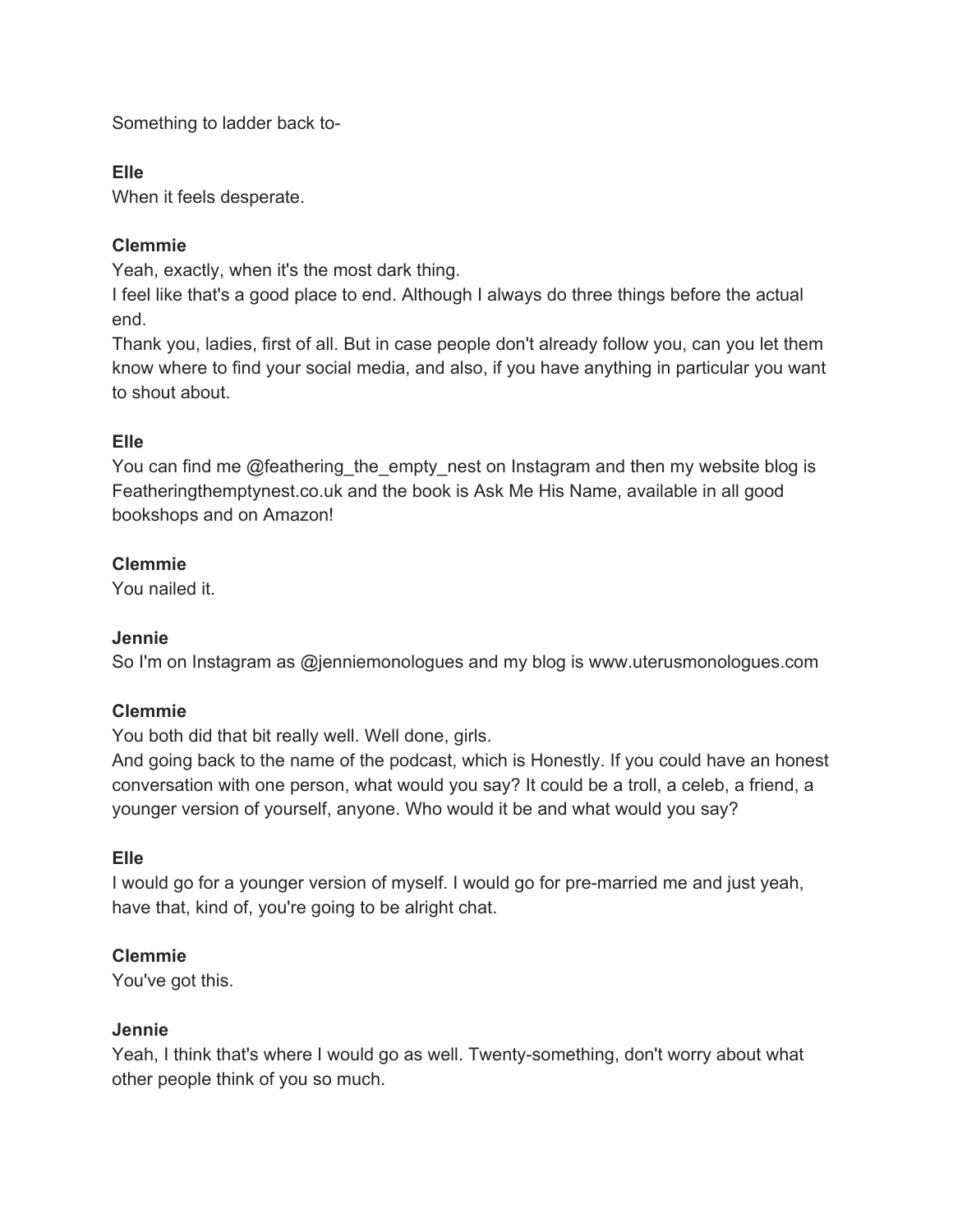And then I am always really aware that you guys have been really honest so I always just like to do a little tidbit of honesty and, I don't know what inspired me to do this, but yesterday I was Googling how often you should change your bed sheets. And according to Good Housekeeping, which is the bible on these things, they say every week. And, I'll be honest, I do not change our bedding every week. Like, three weeks. Where are you at with that, girls?

**Elle** I'm every week.

**Clemmie** Oh I knew you would be.

## **Elle**

Comes back to control freak. I think I am just my mother's daughter.

## **Clemmie**

Do you do it, like, on a Sunday?

## **Elle**

I am my mother's daughter. I normally do it on a Friday, like ready, like fresh sheets at the weekend.

#### **Clemmie**

Elle, you're winning at that.

#### **Jennie**

I think probably every couple of weeks. I think. Interesting Googling!

# **Clemmie**

Yeah, exactly. Well, I think we're going to try and be a bit more Elle, here's Friday night sheet changing! I like a system, so I could get on board with that.

#### **Elle**

That's how wild my life is!

#### **Clemmie**

Well, there you go, what a way to end this. I've been Clemmie Telford and these excellent women have been Elle and Jennie, and this has been Honestly podcast. Thank you for